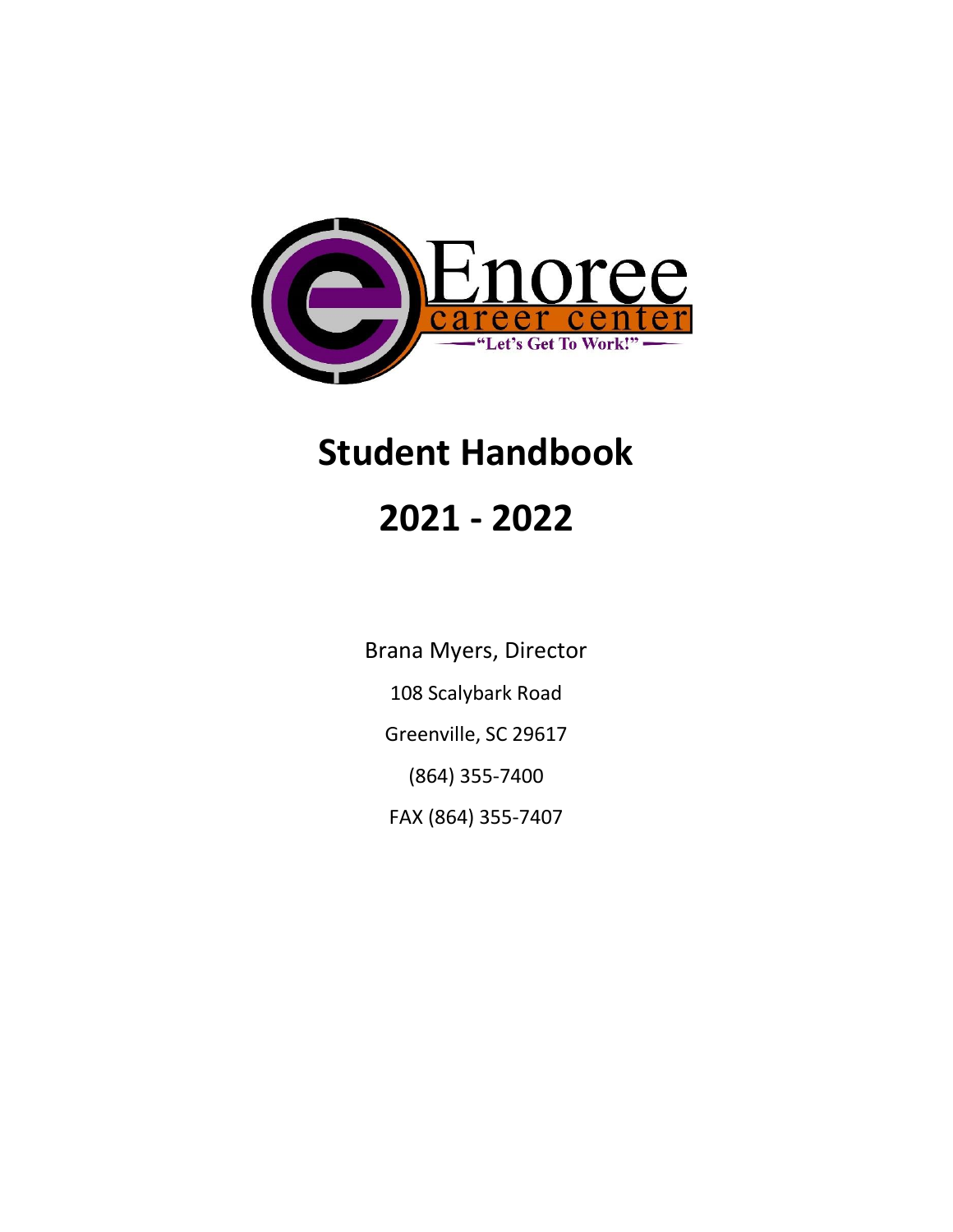# TABLE OF CONTENTS

# (click the heading to go to the text in the handbook)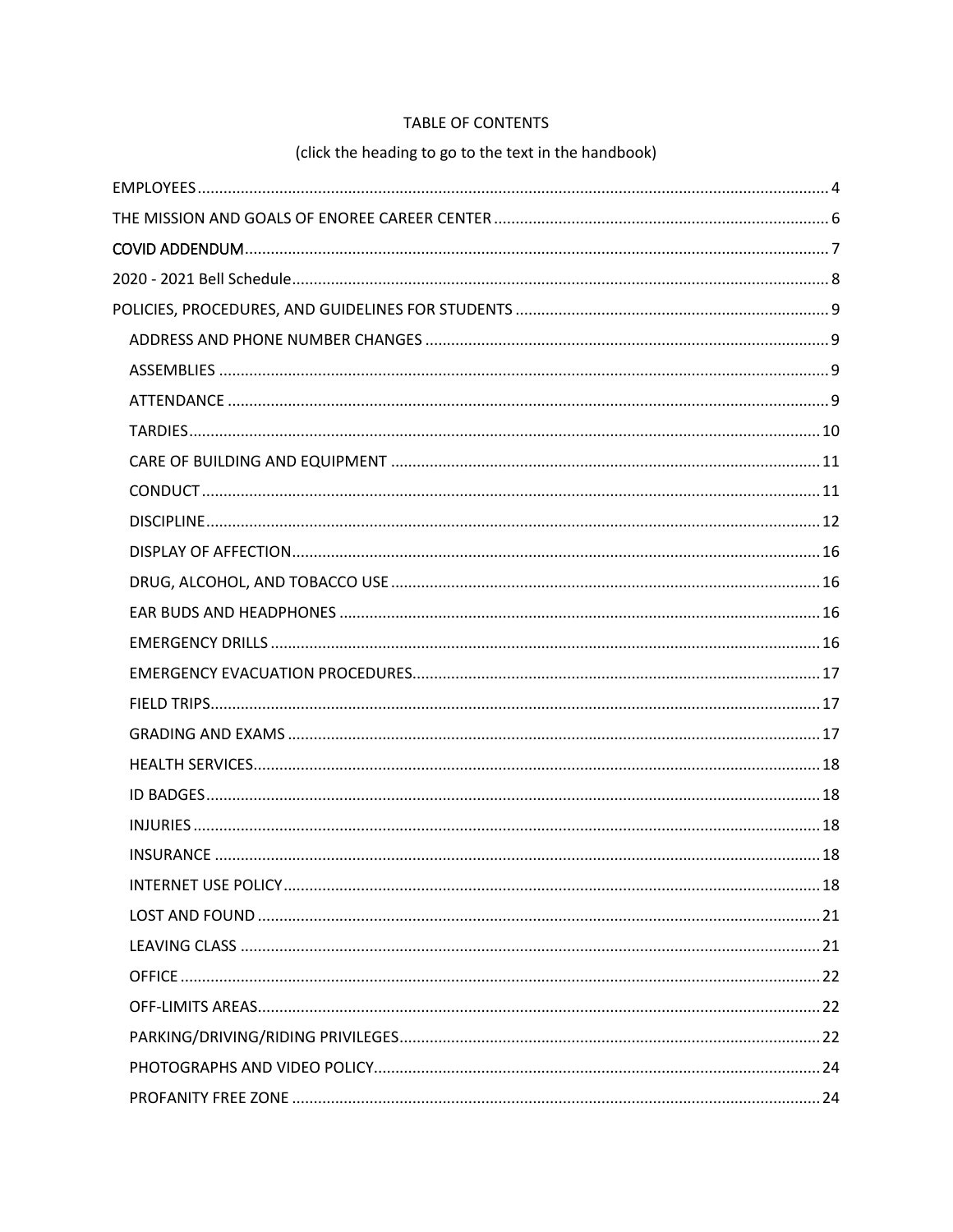| Reporting Bullying, Discrimination, Harassment, Intimidation and Misconduct26 |  |
|-------------------------------------------------------------------------------|--|
|                                                                               |  |
|                                                                               |  |
|                                                                               |  |
|                                                                               |  |
|                                                                               |  |
|                                                                               |  |
|                                                                               |  |
|                                                                               |  |
|                                                                               |  |
|                                                                               |  |
|                                                                               |  |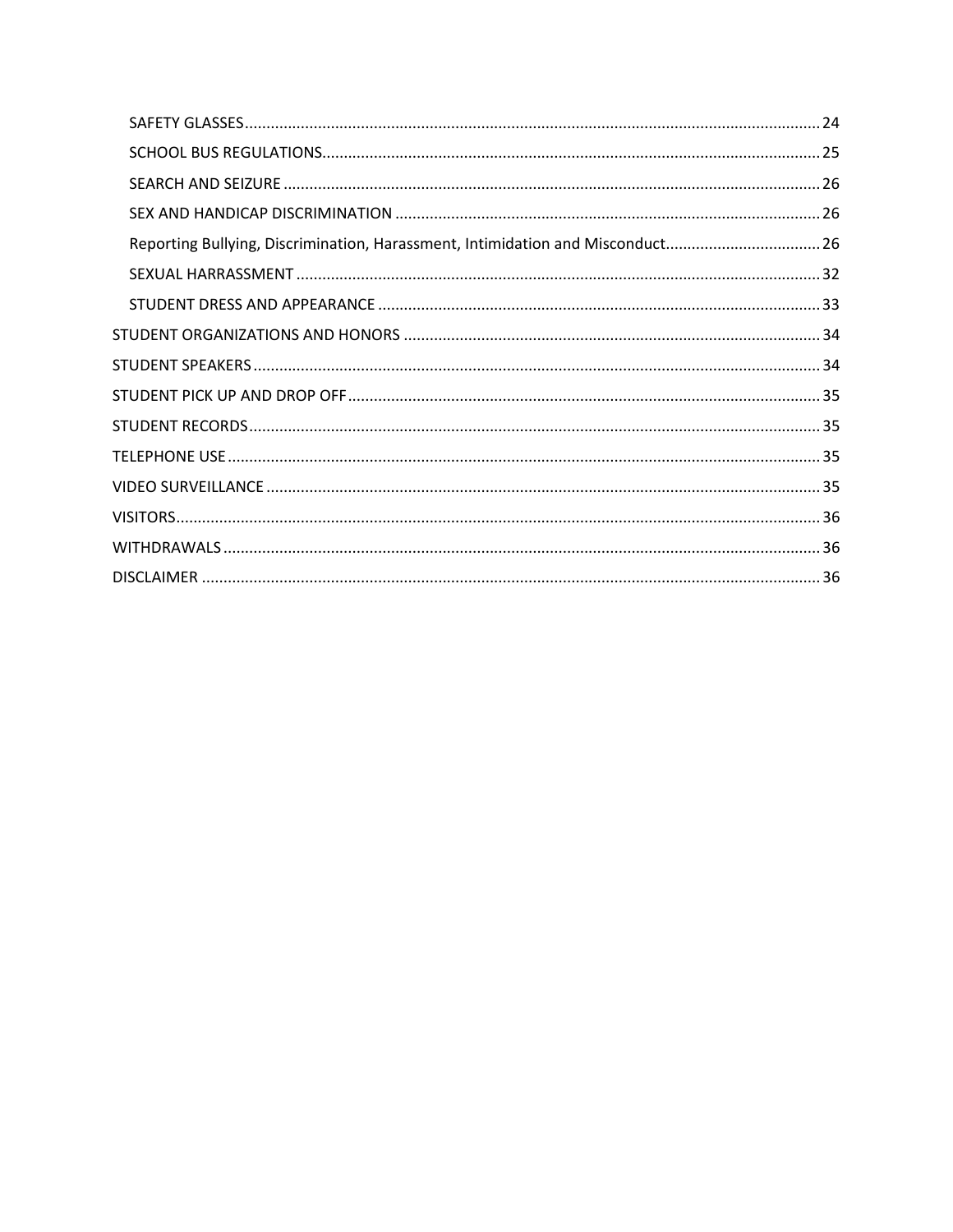# **EMPLOYEES**

#### **ADMINISTRATION**

<span id="page-3-0"></span>

# **OFFICE STAFF**

#### **INSTRUCTORS**

# **CUSTODIAL STAFF**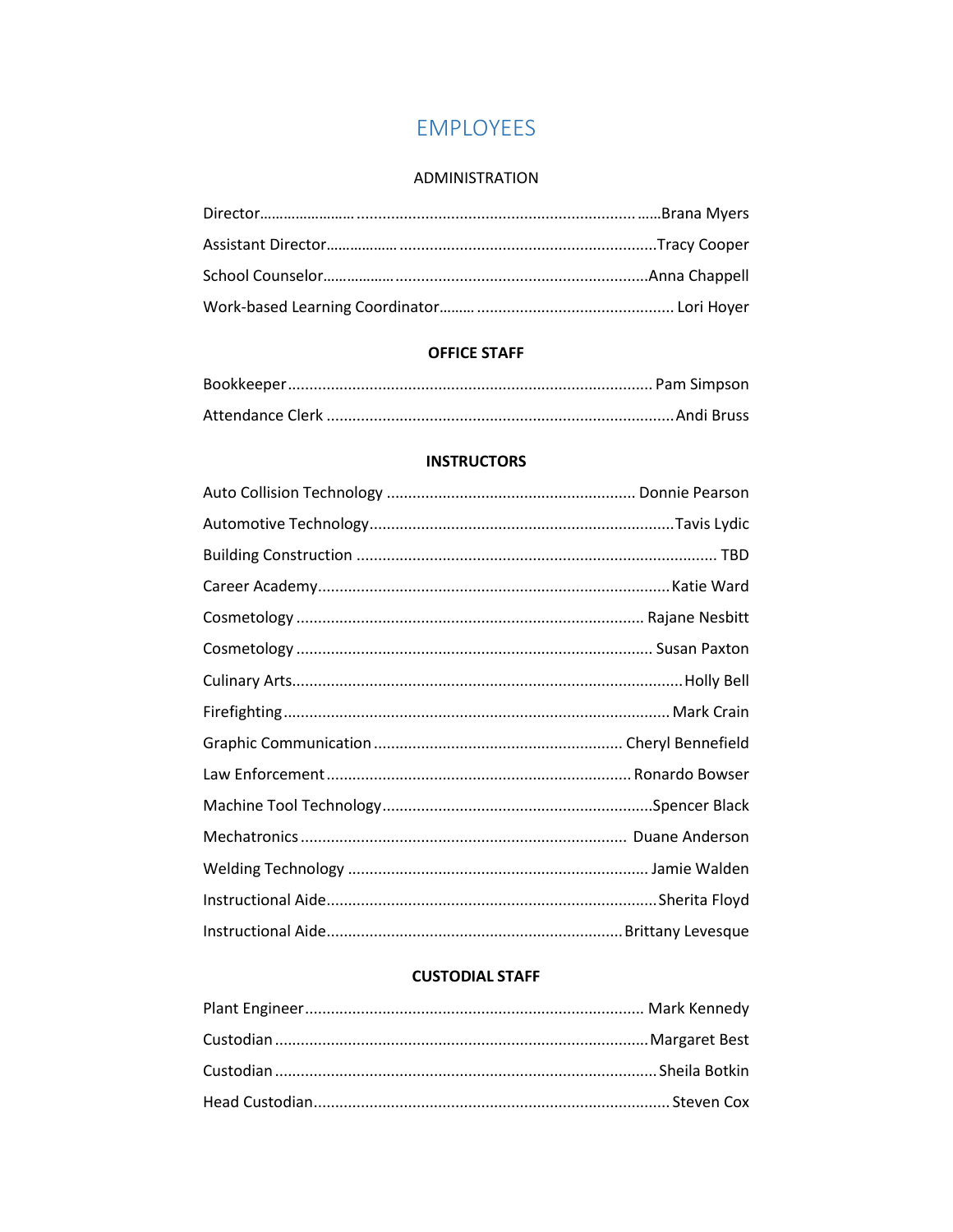The School District of Greenville County does not discriminate on the basis of age, race, sex, color, handicap, religion, or national origin in its dealings with employees, students, the general public, application for employment, educational programs, activities, or access to its facilities.

# **A Message from the Director**

Welcome to Enoree Career Center! We are glad you have chosen to be a part of the programs we offer here. We believe that Enoree Career Center has the potential to give you an incredible advantage as you plan your future. Whether you intend to further your education in college or seek employment immediately after high school, we believe the instruction and experiences we provide at Enoree make for a better student, a better worker, and a better citizen. As part of Greenville County Schools' Graduation Plus Initiative, it is our goal that you receive, in addition to your high school diploma, additional experiences and credentials that will clearly set you apart after graduation. Our faculty and staff are committed to helping every student achieve and succeed.

Many of you are coming to Enoree Career Center for the first time, while others are returning to an environment with which you are familiar. It is our goal to keep you informed of the many events and opportunities taking place at Enoree Career Center during the 2021 – 2022 school year. It is also very important to us that you know the rules and procedures that must be followed to ensure your success. This handbook was designed to help you in those areas.

Please use this student handbook as a reference for the entire year. Each student is responsible for the information contained in this publication.

My door is always open for any student who wishes to discuss anything about our school. I look forward to a great year with you. *Let's get to work!*

Brana P. Myers

Brana P. Myers, Director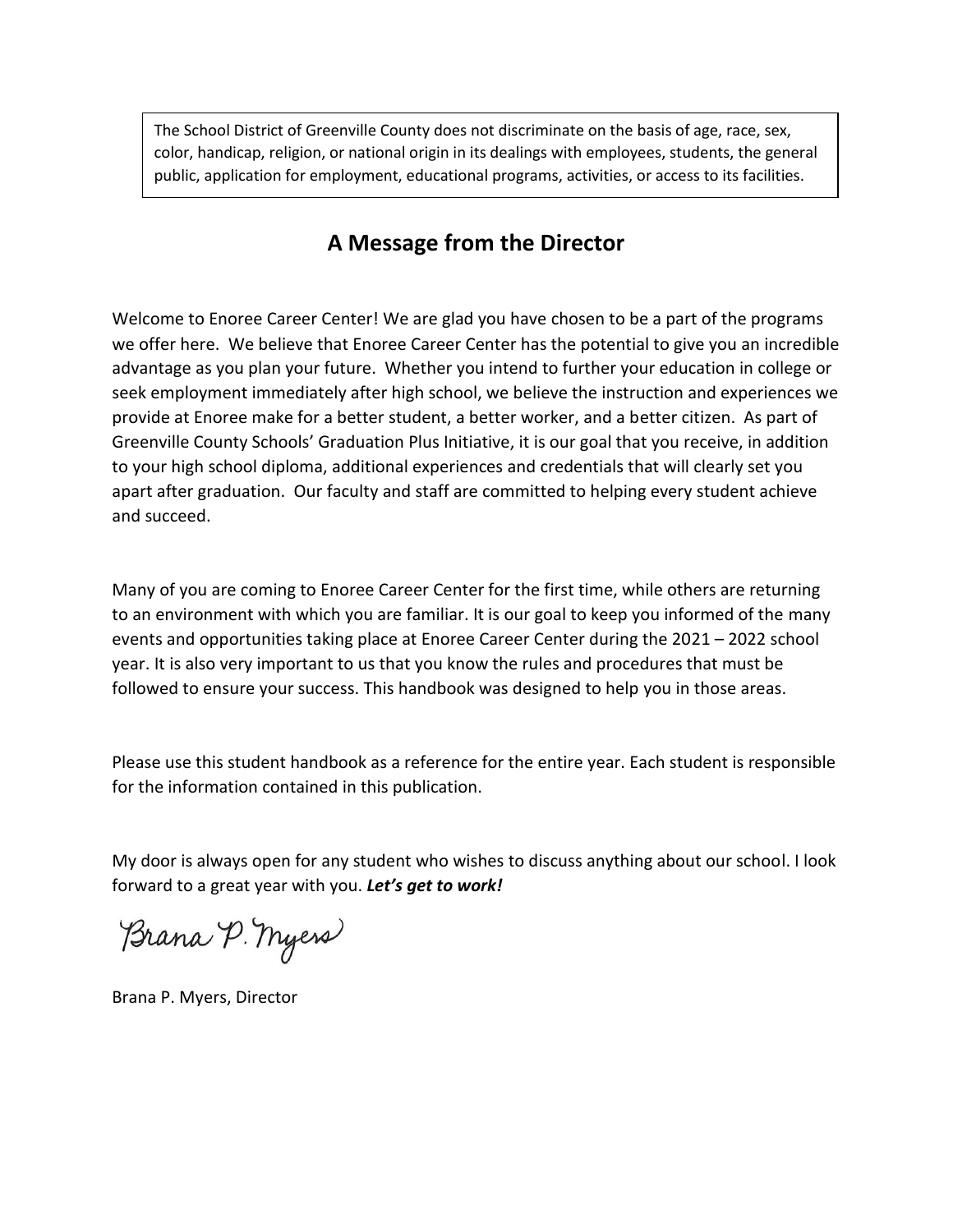# <span id="page-5-0"></span>THE MISSION AND GOALS OF ENOREE CAREER CENTER

The primary mission of Enoree Career Center is to promote and offer occupationally relevant curriculum for the students we serve.

The goals of Enoree Career Center are:

•To provide the Enoree graduates with marketable skills for work in the real world.

•To assist in reducing the number of dropouts by motivating students to higher levels of achievement through relevant vocational courses.

•To provide career and technology guidance for prospective students.

•To assist students in determining an occupational or career choice.

•To work with business and industry in placing students on jobs in the area for which they were trained.

•To evaluate current programs and create new programs to better meet the needs of the students and community.

•To develop proper work attitudes, safety habits, and the understanding of proper work relationships with fellow workers.

# PHILOSOPHY AND OBJECTIVES

The career centers are an integral part of the comprehensive educational system of Greenville County Schools. Each center provides more depth to the existing curriculum in the high schools by offering specialized training in various occupations. This training is not limited to acquiring skills for a specific occupation. We believe that students should have the opportunity to interact in the training environment so as to acquire skills that will help them become successful citizens in our community. We value the career and technology student as a vital and contributing member of our society.

# THE MAJOR OBJECTIVES OF THE CAREER CENTERS ARE:

•To provide relevant, quality career and technology training for all students in the district who desire such training

•To aid students in job placement and to encourage them to continue their education at the postsecondary level

•To promote the ideals of responsibility, adaptability, and the dignity of work in a democratic society

•To be responsive to student needs for skill development as well as to the manpower needs of the local business and industrial community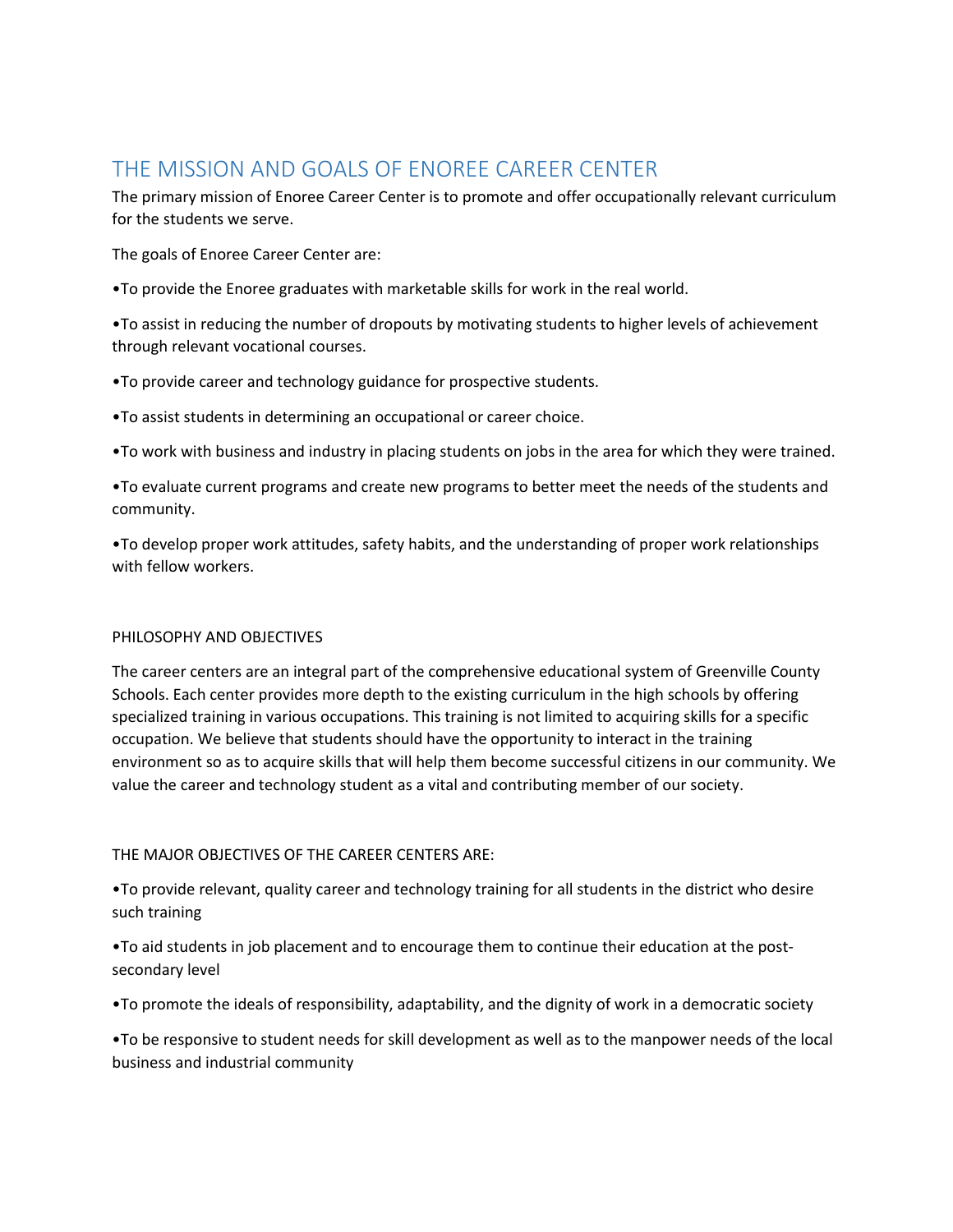# COVID ADDENDUM

<span id="page-6-0"></span>*This section provides additional guidance that may be necessary as schools reopen during the COVID-19 pandemic. The following includes highlights of specific practices put into place for Enoree Career Center. For a complete list of information and guidelines concerning protocols and requirements of Greenville County Schools, please visit the district's website at www.greenville.k12.sc.us.* 

# POSITIVE CASES AND EXPOSURES

Students who have tested positive for COVID-19 or who have been exposed to a positive case must report such to their HOME HIGH SCHOOL, even if a virtual student. The home high school will submit notification to the district health staff who will then issue guidance for quarantine and isolation, if necessary. It is also helpful if the exposure or positive case is reported directly to Enoree in addition to the report at the home high school.

#### FACE MASKS

Students are not required to wear a face covering at this time. It is not necessary for students to sign a waiver. Students who wish to wear a face covering are encouraged to do so.

ARRIVAL AND DISMISSAL DURING COVID:

Students who are dropped off by parents/guardians will be allowed to enter the building at 8:30 AM and 12:30 PM to wait in front of the school or in the main hall entrance. Student riders and drivers should park in the student parking lot, but remain in their cars until the first bell rings at 8:45 AM and 12:30 PM. Buses will be unloaded one at a time in the bus loop near the main entrance. Students should never be in large groups and should be mindful of social distancing whether in the buildings or parking lots.

Dismissals will begin at 11:35 AM and 3:20 PM and will be staggered to avoid large groups of students convening in the hallways and exits. Again, students must practice social distancing during dismissal.

Early dismissals will not be granted after 11:10 AM and 3:15 PM.

#### VISITORS DURING COVID:

Visitors are required to enter only through the main entrance and must check in with the receptionist. Covid screening questions will be required. Visitors to classrooms must be prearranged with the teacher. Drop-in visitors will not be allowed in classrooms.

#### FIELD TRIPS AND ASSEMBLIES DURING COVID:

We are hopeful that field trips and assemblies can be reinstated for the 21-22 school year; however, we will follow social distancing guidelines and all safety measure for social distancing in determining what can take place.

OTHER GUIDELINES RELATED TO SCHOOL OPERATIONS DURING COVID:

<span id="page-6-1"></span>For more information, please visit the district's website: www.greenville.k12.sc.us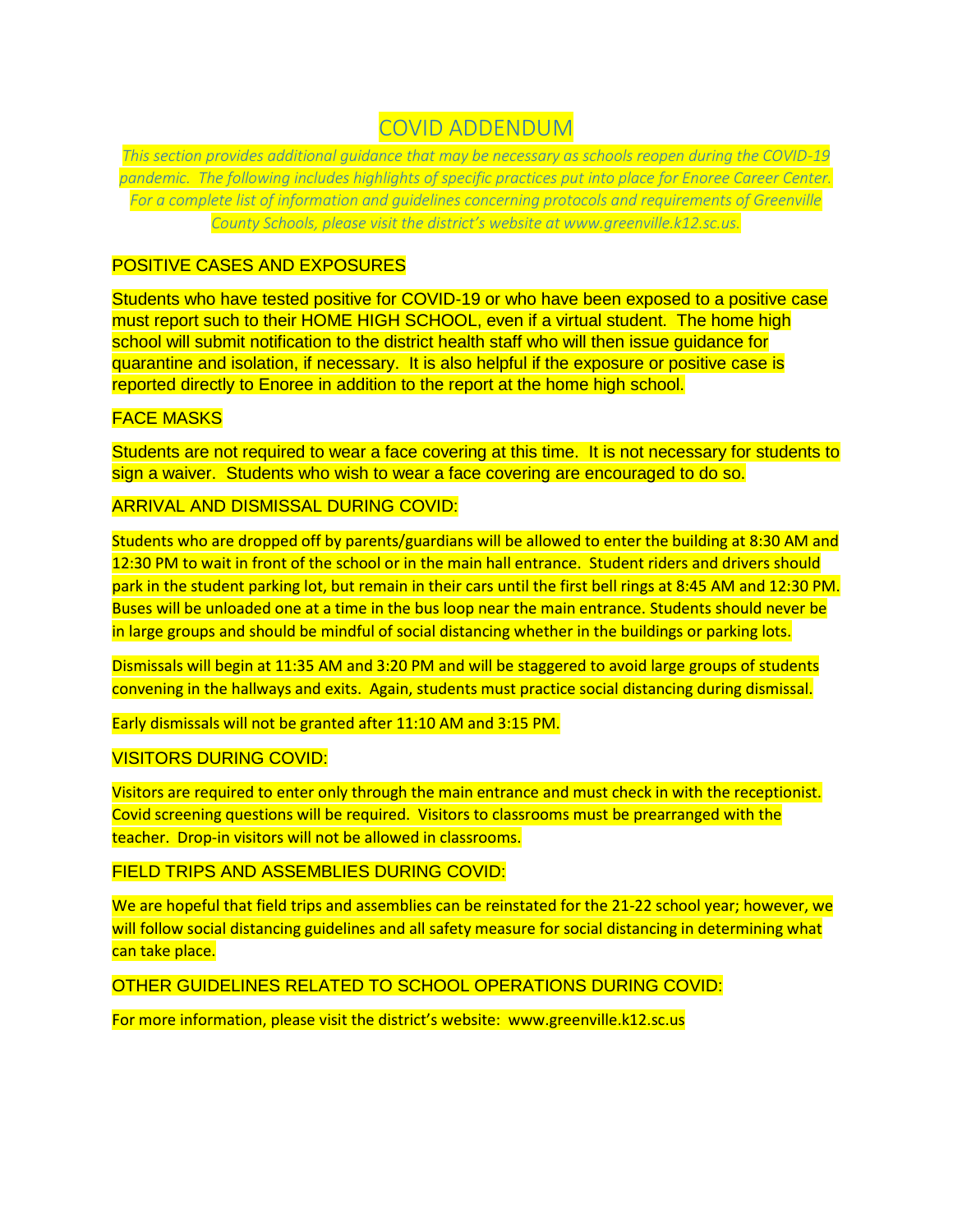# 2021 - 2022 Bell Schedule

(All times are subject to change.)

#### **AM Session**

7:30 Building open for faculty/staff 8:15 – 8:45 Teacher planning 8:45 First Bell. Classrooms open for all students. Teachers at doorways to receive students and supervise hallways 8:57 Warning Bell 9:00 Start of AM classes: All riders, drivers, and walkers to be in class. Bus-riders are to report directly to class upon arrival. Teachers to be in classrooms ready to start instruction. 11:35 Dismissal Bell for riders, drivers, walkers. Teachers to doorways. 11:37 Bus order announced. 11:40 Dismissal Bell for bus riders. Teachers remain in doorways until school-wide dismissal is complete.

#### **Mid-day**

11:40 – 12:30 Teacher planning and lunch break. Teachers must be back on campus and in classrooms prior to the first afternoon bell.

#### **PM Session**

12:30 First Bell. Classrooms open for all students. Teachers at doorways to receive students and supervise hallways

12:42 Warning Bell

12:45 Start of PM classes: All riders, drivers, walkers to be in class. Bus-riders are to report directly to class upon arrival.

3:20 Dismissal Bell for riders, drivers, walkers. Teachers to doorways.

3:22 Bus order announced.

3:25 Dismissal Bell for bus riders. Teachers remain in doorways until school-wide dismissal is complete.

3:25 – 3:45 Teacher planning

3:45 – 4:30 Building open for faculty/staff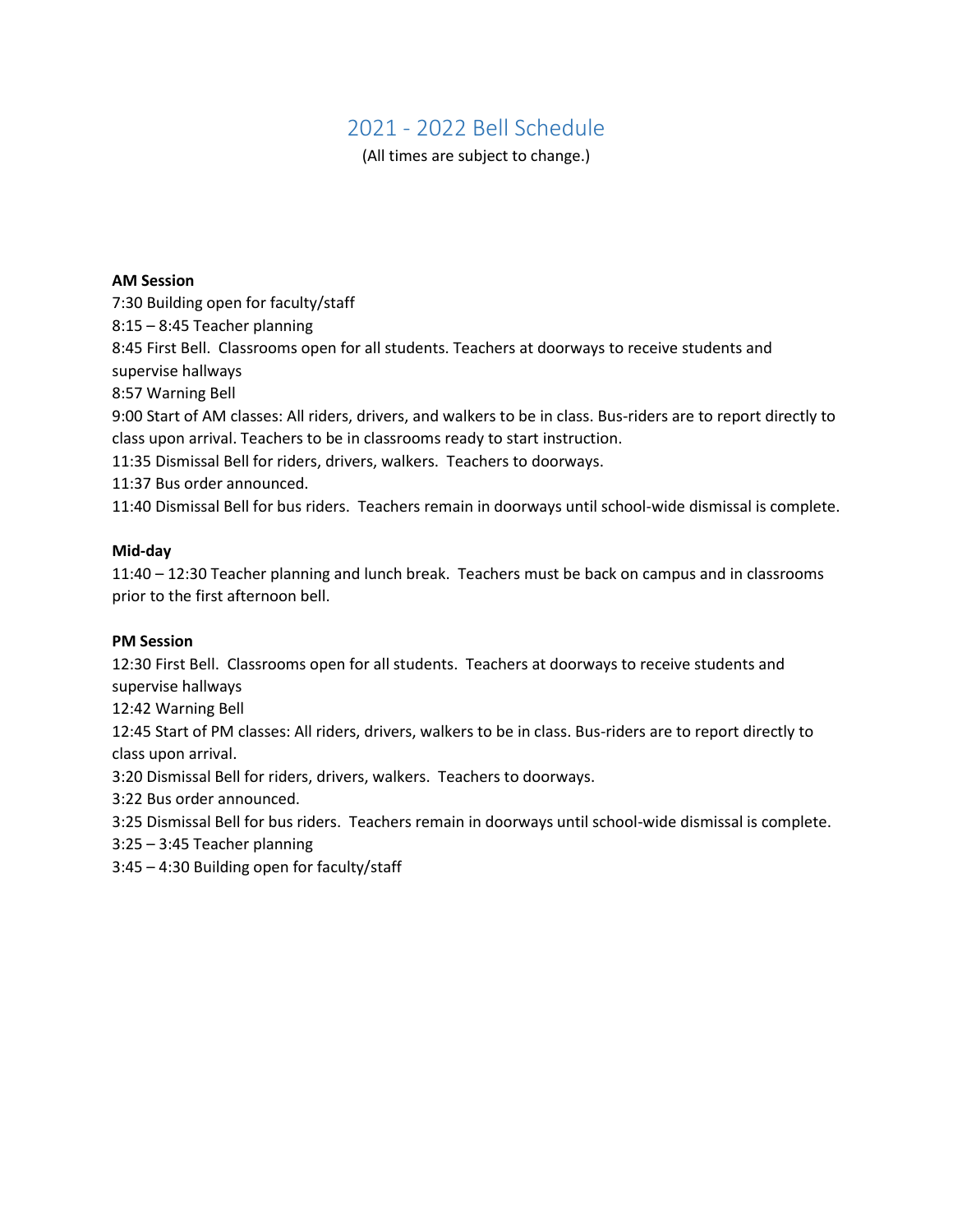# <span id="page-8-0"></span>POLICIES, PROCEDURES, AND GUIDELINES FOR STUDENTS

# <span id="page-8-1"></span>ADDRESS AND PHONE NUMBER CHANGES

Address and phone number changes need to be reported to the guidance office so that changes may be made in the computer.

# <span id="page-8-2"></span>**ASSEMBLIES**

At all times student behavior should be refined and courteous. An indication of the cultural level of the school is the conduct of its student body at an assembly. Whether or not guests are present, each student is personally responsible for the impression made by the school as a whole. Prior to an assembly, textbooks, and other such items are to be left in the classroom. Purses, billfolds, and other valuables should be taken with you to the assembly. Students will sit with their class.

#### <span id="page-8-3"></span>ATTENDANCE

#### Attendance Regulations

The School District of Greenville County has adopted uniform rules to assure that students attend school regularly. Each day that students are not in school they are missing valuable instruction. All children are required to attend a public or private school beginning at age five and continuing until their seventeenth birthday. Students are counted present only when they are actually in school, on homebound, or are present at an activity authorized by the school principal.

Credit may be denied to students who miss more than five days of a 90-day course or 10 days of a yearlong course, regardless of the grade earned.

#### EXCUSED ABSENCES:

•Serious, chronic, or extended illness of the student certified by a physician within 2 days of the student's return

•Serious illness or death in the immediate family requiring the presence of the student, verified by a parent statement within two days of the student's return

- •Recognized religious holidays for students of the particular religious faith when prearranged
- •Prearranged absences for other reasons and/or extreme hardships at the discretion of the Director

#### UNEXCUSED ABSENCES:

Either with or without the knowledge of the parent, any absence by a student not meeting one of the conditions for an excused absence as defined above will count toward the cumulative limit of absences.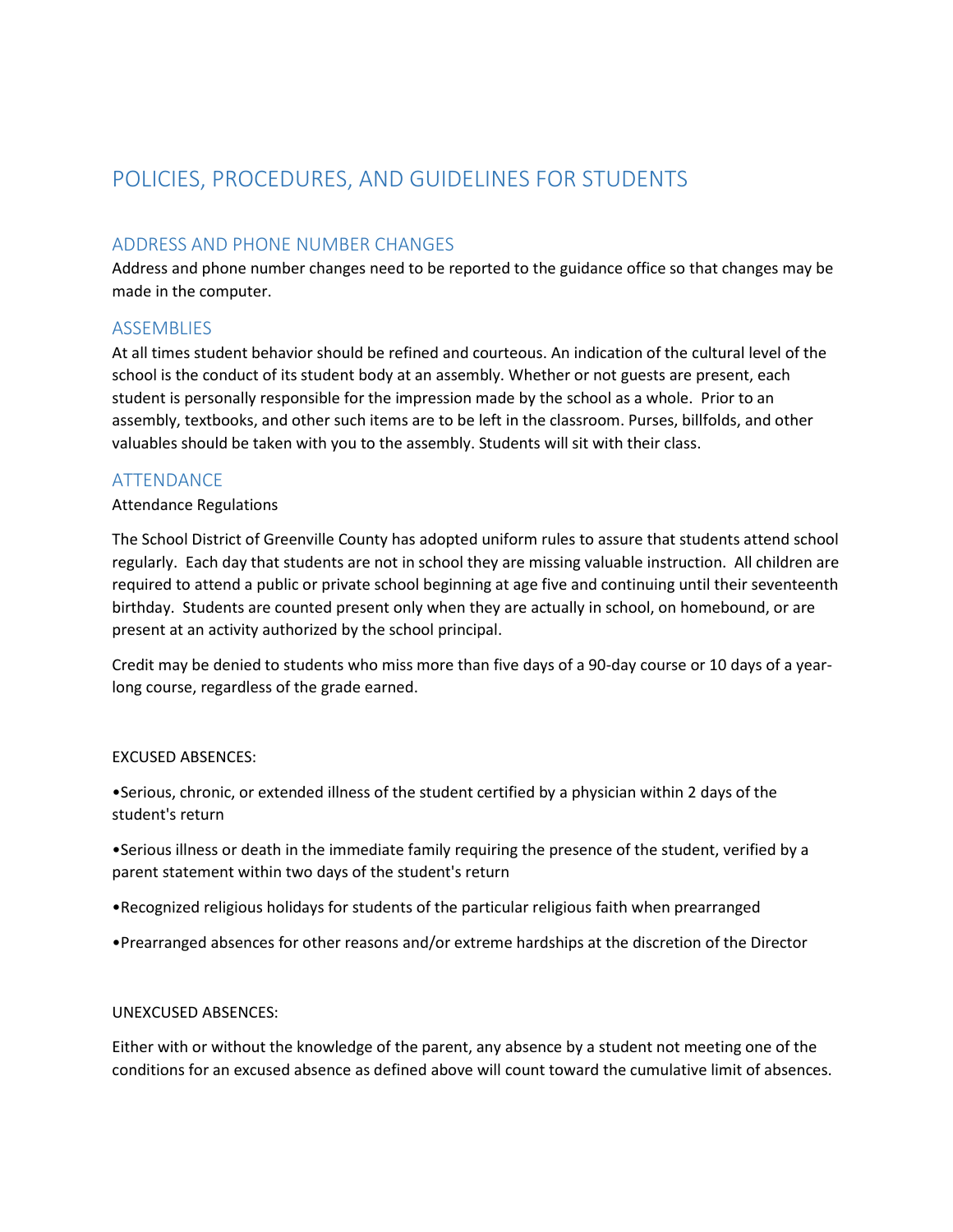#### IF YOU ARE ABSENT:

Upon returning to school, you MUST report to the attendance clerk to obtain an admittance slip back to school. At this time, an excuse containing your name, date of absence, reason for absence, and parent's signature should be submitted to the Attendance Clerk in the front office. Failure to do this will result in an unexcused absence. Provide medical excuses whenever possible. Excuses must be provided within two working days of the absence or they will not be considered. Provisions for make-up work shall be worked out with the teacher, but will not exceed more than five school days from the absence.

IF YOU ARE TO BE DISMISSED: All morning students who need an early dismissal after 11:30 should get the early dismissal from the home-based high school. Early dismissal notes should be taken to the Attendance Clerk in the front office for verification. Be sure that there is a phone number on the note. No student will be dismissed without phone verification with parent or guardian. All early dismissal requests must be verified by a parent/guardian. Telephone calls are unacceptable for early dismissal.

TO BE COUNTED PRESENT YOU MUST BE IN ATTENDANCE AT LEAST HALF OF THE ASSIGNED PERIOD.

IF YOU ARE ILL AT SCHOOL: A parent or guardian must be contacted in case of illness. Serious health related accidents/illnesses may be referred to the main office.

# <span id="page-9-0"></span>**TARDIES**

If you are tardy to school, you must report to the main office before going to class. Consequences for Excessive Tardies:

1ST TARDY: WARNING

2ND TARDY: WARNING

3RD TARDY: PARENT CONTACT (REFERRAL)

4TH TARDY: STUDENT ASSIGNED ISS @ ENOREE (REFERRAL)

5TH TARDY: STUDENT ASSIGNED ISS @ ENOREE (REFERRAL)

6TH TARDY (and all subsequent): EXTENDED AND/OR PERMANENT LOSS OF DRIVER/RIDER PRIVILEGES AND/OR SUSPENSION (REFERRAL)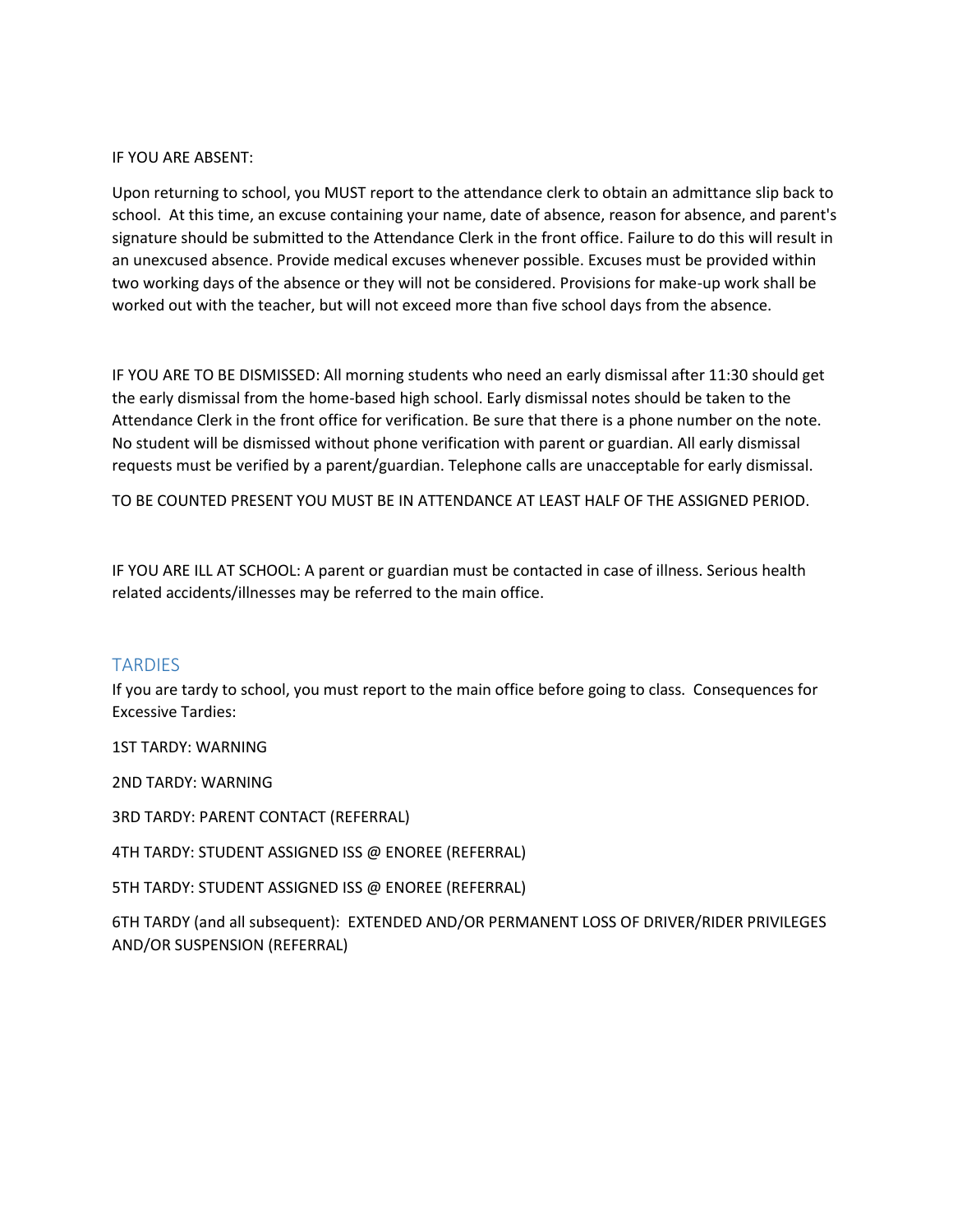# <span id="page-10-0"></span>CARE OF BUILDING AND EQUIPMENT

It is our hope that all students will take pride in the career center building and equipment. When your teacher issues equipment to you, it becomes your individual responsibility to see that it is used wisely, cared for properly, and returned in good condition. Remember that you will be charged for damage or loss. Use every safety rule in handling equipment and clean it after each use. Make sure that it is always returned to its proper place. We encourage students to be THINKING, CARING, RESPONSIBLE CITIZENS.

Vandalism or graffiti will not be tolerated. Any student who vandalized, defaces, writes graffiti on, destroys, removes parts from any tools, equipment, bulletin boards, or walls will be suspended and the student and/or parents will have to pay restitution.

# <span id="page-10-1"></span>**CONDUCT**

A student's conduct is a personal matter that should be kept within reasonable bounds that apply equally to all members of the community. A student should have freedom and encouragement to express individuality in school in any way so long as this conduct does not intrude upon and endanger the freedom of others, especially upon the freedom of peers to receive instruction.

All students, on the other hand, should recognize the consequences of their conduct. This refers to their actions toward each other, to their language, to their dress, and their manners.

Students, both individually and in groups, should comply with school regulations and should recognize the authority of the teachers. Disobedience or open defiance of the teacher's authority shall constitute sufficient cause for disciplinary action and may result in suspension or expulsion from school. When, in the judgment of a teacher, an individual or group effectively challenges the teacher's authority to conduct meaningful instruction in a classroom through disruptive acts, abusive language, or threats of bodily harm, the teacher shall report such activity at once to the principal who is empowered to institute appropriate corrective and/or disciplinary action.

#### CITIZENSHIP EXPECTATIONS FOR STUDENTS

- 1. Cooperate with all faculty and staff members
- 2. Conduct themselves as good citizens
- 3. Work hard and study in all classes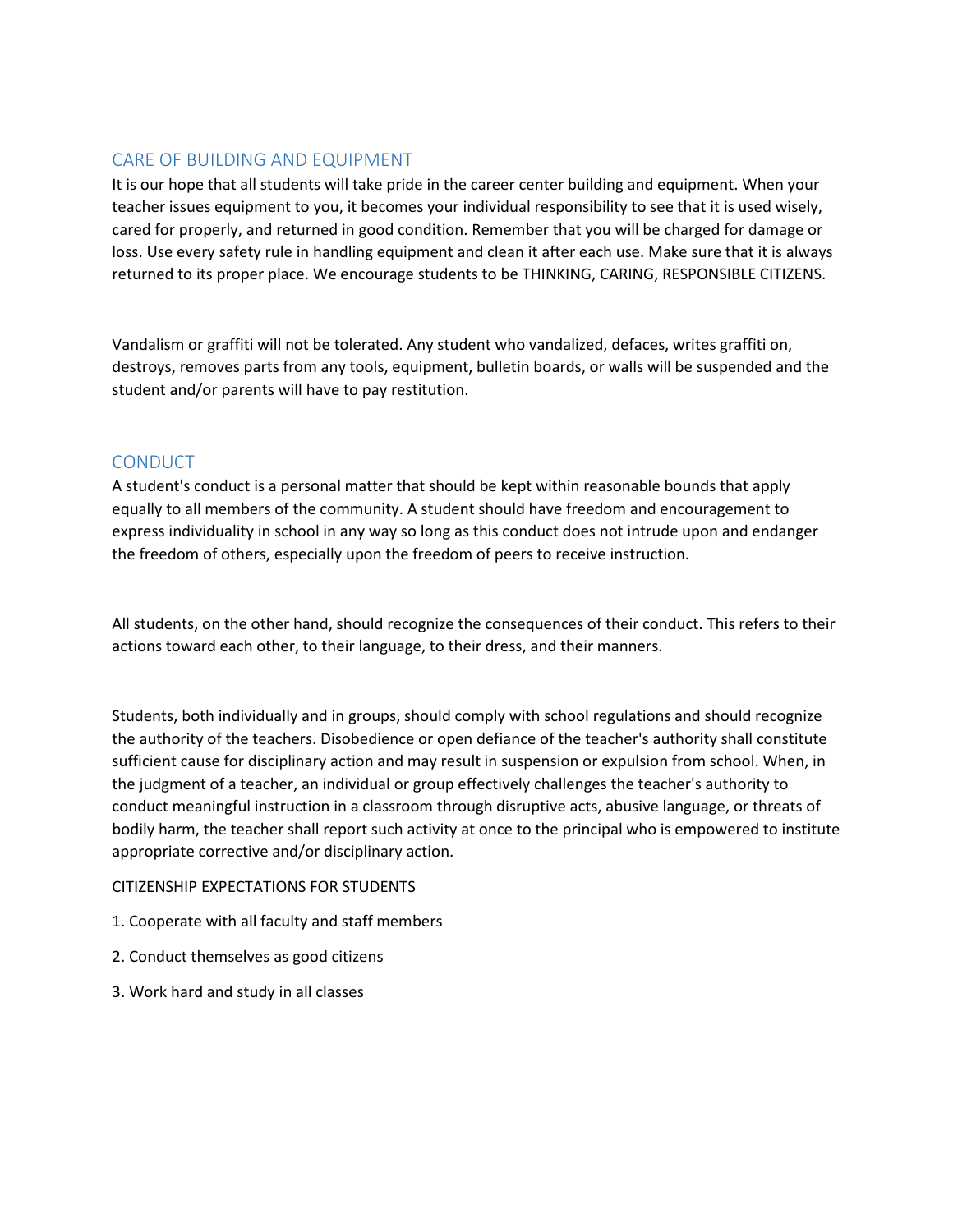#### STUDENTS' RIGHTS

When accused of an offense a student will be given:

- 1. Oral or written notice of the charges; and if disputed,
- 2. Will be given an explanation of the evidence
- 3. Will be given an opportunity to present his or her version.

#### <span id="page-11-0"></span>DISCIPLINE

One of the most important lessons education should teach is discipline. While it does not appear as a subject, it underlies the whole educational structure. It is the training that develops self-control, character, orderliness, and efficiency. It is the key to good conduct and proper consideration of other people.

An atmosphere of mutual respect between students and teachers is most conducive to good discipline. The general responsibility of discipline rests with the faculty. All faculty members have the authority and are expected to correct misconduct during any part of the school day or at any school function.

Assertive discipline will be used in each classroom at Enoree Career Center. Each teacher will develop class rules that will be approved by the Director, sent to parents, signed by the parents, returned to the teacher and will be kept on file in office as well as being placed on display in the classroom. Each violation of these rules will result in various consequences developed by the teacher and approved by the Director. Teachers are expected to maintain discipline in the classroom using the rules and consequences posted in their class.

The following rules regarding student conduct are in effect during the following times and in the following places.

- on the school grounds during, and immediately before or immediately after, school hours
- on the school grounds at any other time when the school is being used by a school group
- off the school grounds at a school activity, function or event
- en route to and from school or a school activity on a school bus or other school vehicle
- at any time or in any place that impacts the school's ability to maintain order and discipline in the Greenville County School District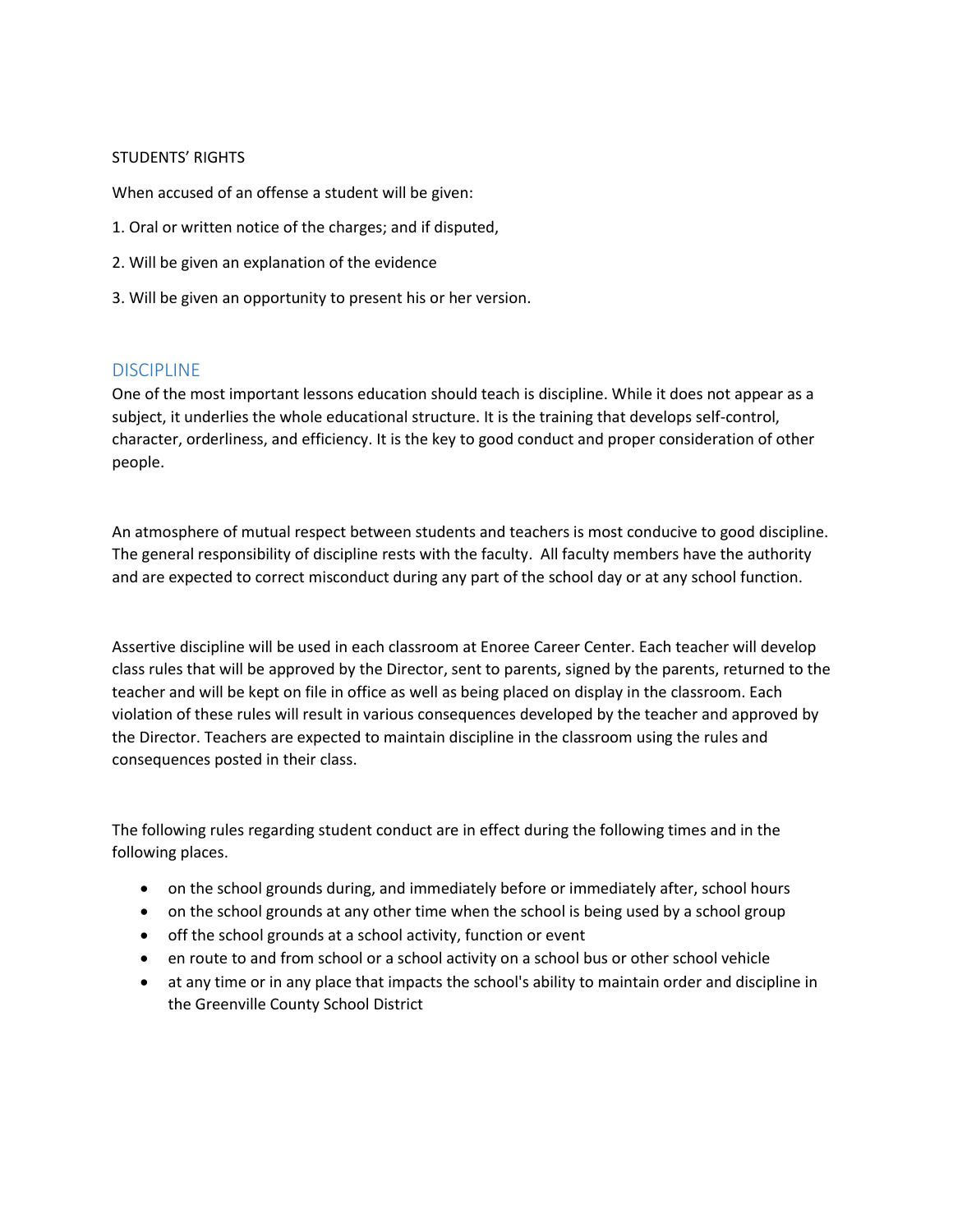#### Levels of offenses

Students who engage in an ongoing pattern of behavior that is disruptive to the orderly operations of the school shall be recommended for expulsion.

#### Disorderly conduct - Level I

Disorderly conduct is defined as any activity in which a student engages that tends to impede orderly classroom procedures or instructional activities, orderly operation of the school or the frequency or seriousness of which disturbs the classroom or school.

Acts of disorderly conduct may include, but are not limited to, the following:

- classroom tardiness
- cheating on examinations or classroom assignments
- lying
- blackmail of other students or school personnel
- acting in a manner so as to interfere with the instructional process
- abusive language between or among students, to include profane language
- failure to complete assignments or carry out directions
- use of forged notes or excuses
- violation of school bus regulations
- cutting class
- possession or use of an electronic device in violation of District policy
- school tardiness
- truancy
- use of obscene or profane language or gestures
- other disorderly acts as determined at the school level, which are not inconsistent with Board policy

The administration may apply sanctions in cases of disorderly conduct which may include, but are not limited to the following.

- verbal reprimand
- withdrawal of privileges
- detention
- in-school/out of school suspension
- other sanctions approved by the Board or administration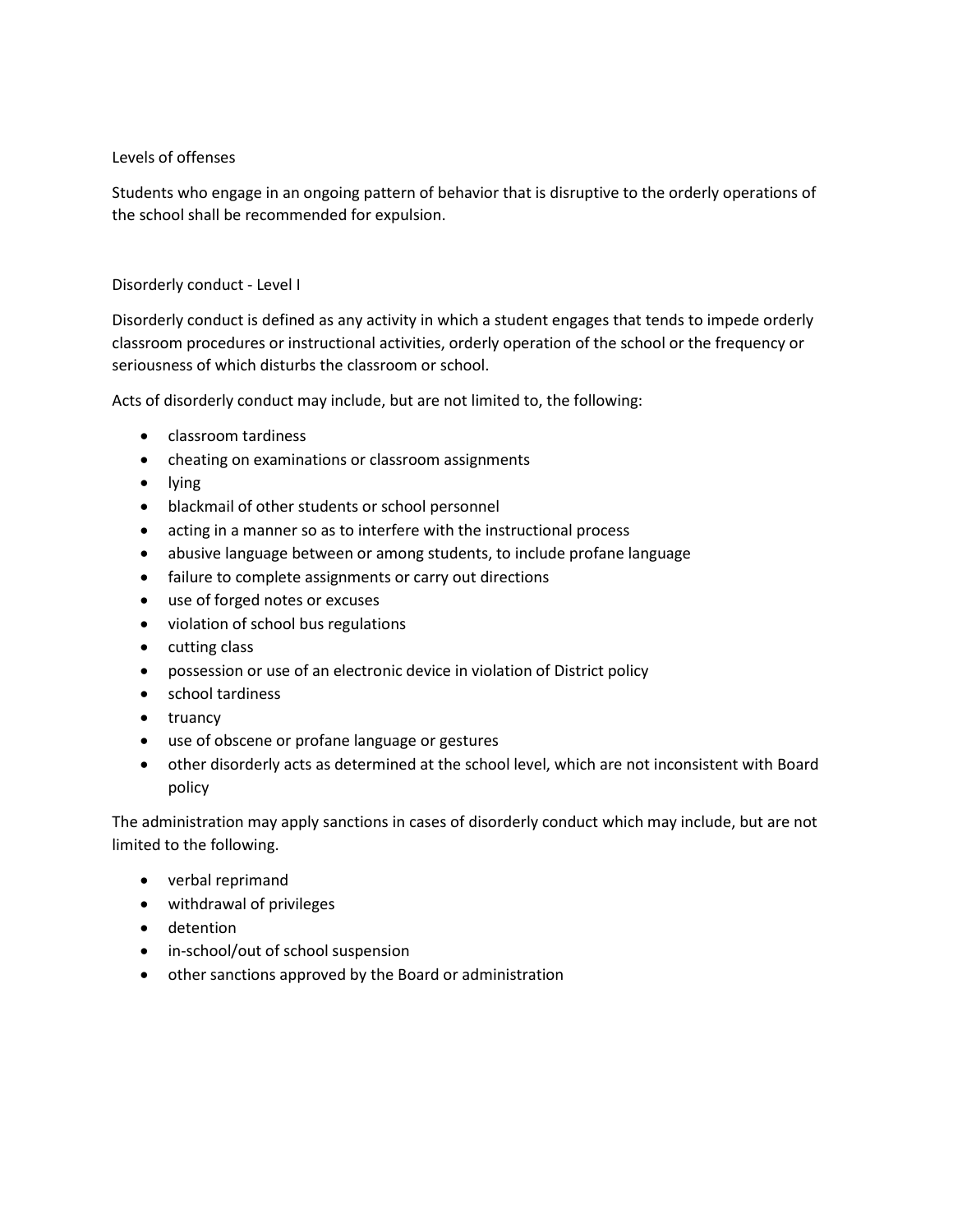#### Disruptive conduct - Level II

Disruptive conduct is defined as those activities engaged in by student(s) which are directed against persons or property and the consequences of which tend to endanger the health or safety of themselves or others in the school. The administration may reclassify disorderly conduct (Level I) as disruptive conduct (Level II) if the student engages in the activity three or more times.

Acts of disruptive conduct may include, but are not limited to the following:

- fighting
- vandalism (minor)
- stealing
- use or possession of laser pointers, fireworks, smoke bombs, pepper-style sprays, and other similar devices or materials
- threats against others
- trespass
- abusive language to staff, to include profane language
- other disruptive acts which interfere with the educational process
- refusal to obey school personnel or agents (such as volunteer aids or chaperones) whose responsibilities include supervision of students
- possession or use of unauthorized substances, including tobacco and tobacco products or its substitutes (including vaporizers and e-cigarettes), non-prescription drugs, "look-a-like" drugs, and drug paraphernalia, including rolling papers
- illegally occupying or blocking in any way school property with the intent to deprive others of its use
- inappropriate verbal or physical conduct of a sexual nature
- misuse of District technology resources
- gambling on school property
- unlawful assembly
- disrupting lawful assembly
- harassment, intimidation or bullying
- intimidating, threatening, or physically abusing another student
- any other acts as determined at the school level that are not inconsistent with Board Policy

The administration may apply sanctions in cases of disruptive conduct which may include, but are not limited to, the following.

- in-school suspension
- withdrawal of privileges
- temporary removal from class
- out-of-school suspension
- referral to outside agency
- assignment to alternative school
- expulsion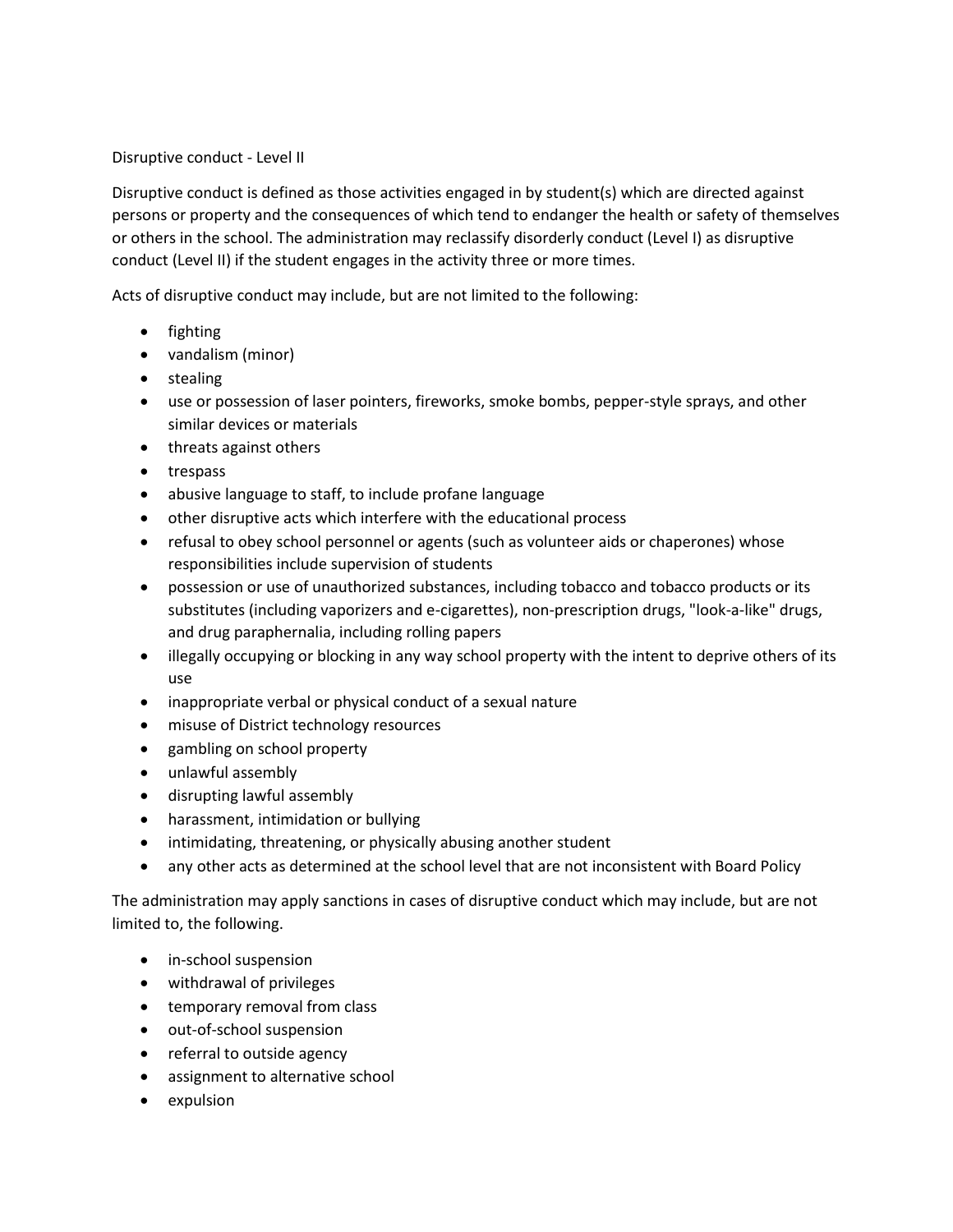- restitution of property and damages, where appropriate, should be sought by local school authorities
- other sanctions as approved by the Board or administration

# Criminal conduct - Level III

Criminal conduct is defined as those activities engaged in by students (whether or not they result in criminal charges) that result in violence to themselves or to another person or property or which pose a direct and serious threat to the safety of themselves or others in the school. These activities usually require administrative actions which result in the immediate removal of the student from the school, the intervention of law enforcement authorities and/or action by the Board.

Whenever a student is engaging or has engaged in activities including, but not limited to, one of the acts specified below, while on school property or at a school sanctioned or sponsored activity which a principal or his/her designee has reason to believe may result, or has resulted, in injury or serious threat of injury to a person or to his/her property, the principal or his/her designee is required to notify law enforcement officials.

Acts for which principals must recommend students for expulsion include, but are not limited to, the following:

- bomb threat
- possession, use or transfer of weapons a weapon is defined as a firearm (rifle, shotgun, pistol or similar device that propels a projectile through the energy of an explosive); a knife, razor, bludgeon, blackjack, metal pipe or pole, brass knuckles (to include multi-finger rings); incendiary or explosive device; or any other type of device or object which may be used to inflict bodily injury or death.
- sexual offenses (which include sexual acts that do not result in a criminal offense)
- arson
- distribution, sale, purchase, manufacture, use, being under the influence of, or unlawful possession of alcohol or a controlled substance, as defined in S.C. Code Ann. 44-53-110 through 44-53-270. (See Policy JCDAC)
- threatening to take the life of or inflict bodily harm upon a school employee or member of their immediate family
- ganging ("Ganging" or participating as a member of a gang and inflicting a violent act of bodily harm, however slight, upon another person will not be tolerated. A "gang" shall consist of two or more persons acting together for and with the purpose of committing an act of violence against another person. "Participation" also includes any act that interferes with or hinders a staff member from stopping the infliction of bodily injury that is the objective of the gang.)
- Additional acts for which principals may recommend students for expulsion include, but are not limited to, the following:
- vandalism (major)
- theft, possession or sale of stolen property
- disturbing the schools
- possession, use, or transfer of "look-a-like" weapons
- assault and battery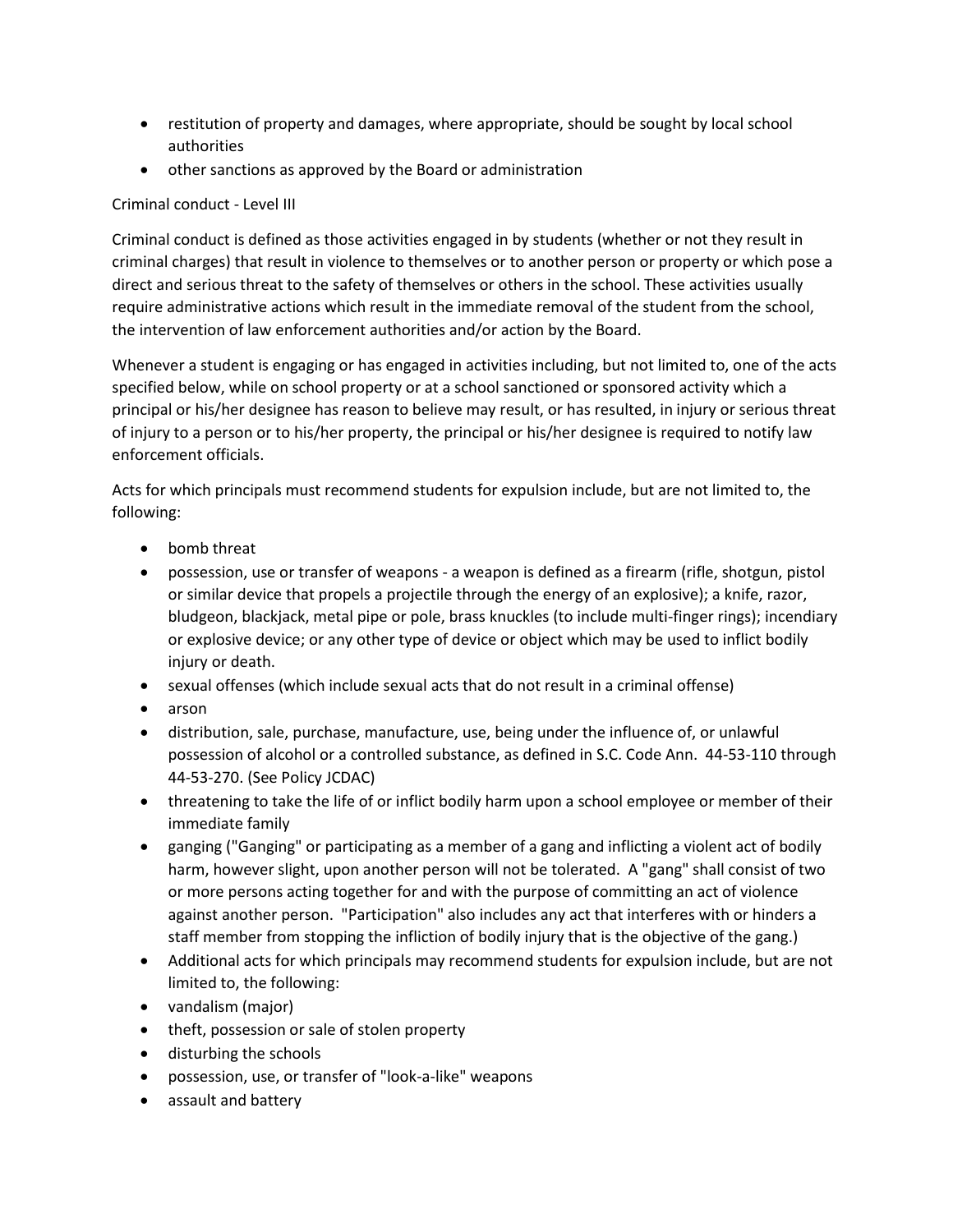- extortion
- any other acts as determined by the Board

The principals must recommend students for expulsion if they have committed offenses which are underlined above. If a student commits an offense that is not underlined, the principals may recommend the student for expulsion when the circumstances warrant it. The administration may apply sanctions in cases of criminal conduct which may include, but are not limited to, the following:

- withdrawal of privileges
- out-of-school suspension
- assignment to alternative school
- expulsion
- restitution of property and damages, where appropriate, should be sought by local school authorities
- other sanctions as approved by the Board or administration

# <span id="page-15-0"></span>DISPLAY OF AFFECTION

School is not a place for students to show affection. Other than holding hands, public displays of affection are in poor taste. Faculty members are required to refer students, parental conferences will be held and/or discipline administered for students who violate the policy

# <span id="page-15-1"></span>DRUG, ALCOHOL, AND TOBACCO USE

Any person(s) on school grounds must understand that most drug abuses are not only breaches of school discipline but are unlawful, which in many cases will necessitate referral to an appropriate agency in addition to any action taken in keeping with the district's discipline code. It is against the policy of Greenville County Schools to use any type of tobacco product or its substitutes (including vaporizers and e-cigarettes) on school property. Doing so will result in disciplinary action.

# <span id="page-15-2"></span>EAR BUDS AND HEADPHONES

For the safety of our students, ear buds and headphones are only allowed during schoolwide breaks and during times specified by a classroom teacher or administrator. It is expected that all ear buds and headphones will be removed prior to entering the building each day.

# <span id="page-15-3"></span>EMERGENCY DRILLS

Emergency drills are a serious matter. Make sure that you are familiar with the fire drill instructions posted near the door in each classroom/shop. When the signal for an emergency drill is given, rise quickly and go quietly and orderly in single file to the location for that emergency. Complete silence is necessary in the event vocal instructions are necessary.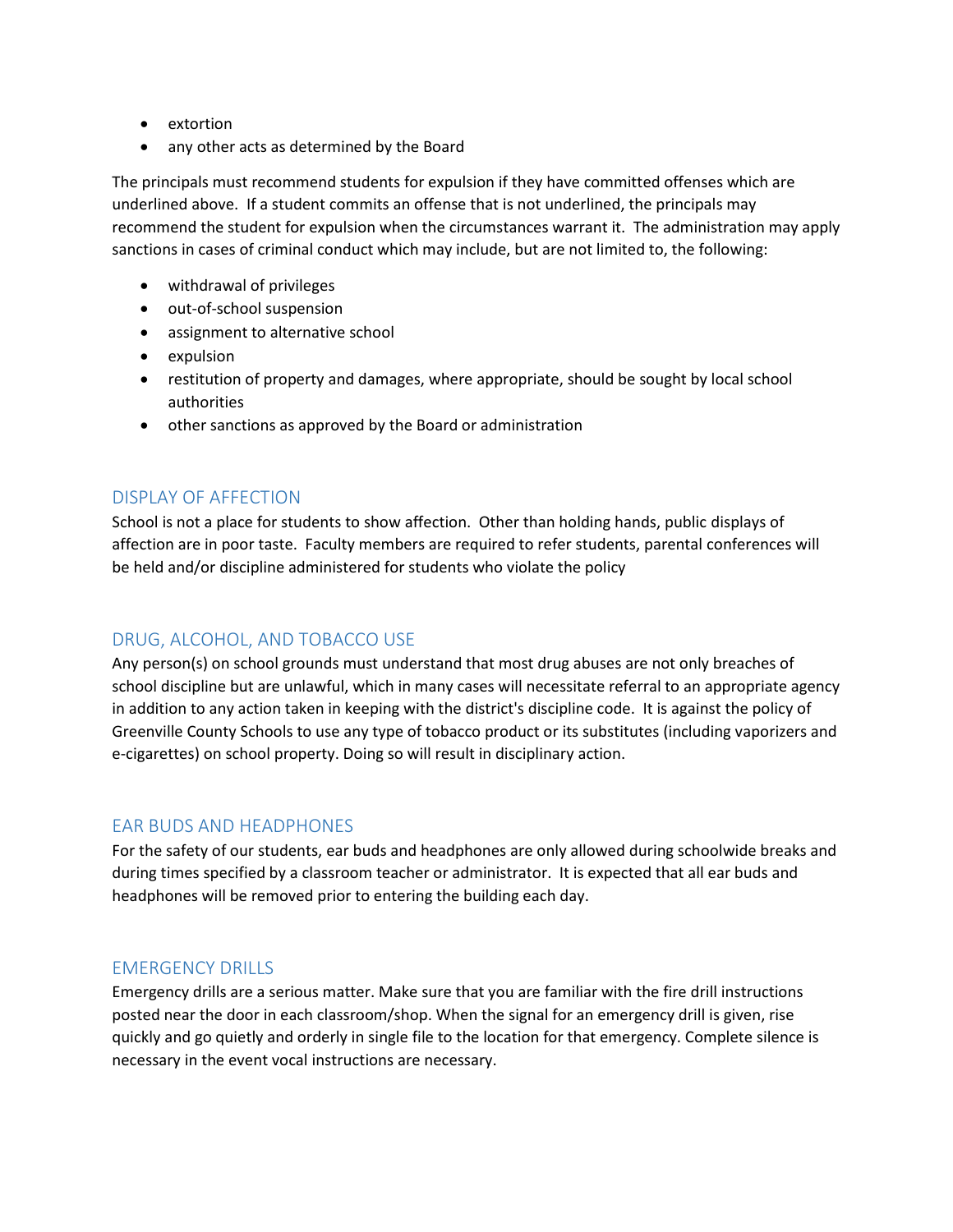# <span id="page-16-0"></span>EMERGENCY EVACUATION PROCEDURES

A planned program for the evacuation of all personnel and students exists in our Emergency Preparedness Program. A chart showing the evacuation plan will be posted in each area of the school building. In addition to the procedures to be followed are listed in each teacher's handbook, and it is the teacher's responsibility to inform each student of these procedures. Students should be aware of this procedure and know how to evacuate the building in case of an emergency.

# <span id="page-16-1"></span>**FIFLD TRIPS**

Field trips are encouraged in order to provide for students the experience needed to relate their vocational education to the real world of work. Since field trips are an integral part of the classroom work, all students are expected to participate in the field trip. No student will be allowed to remain at school while the rest of the class is on the field trip. Field trip permission forms must be brought in prior to the day of the field trip. No phoned in permissions will be acceptable for any field trip. These field trips may be made to area business/industries, to actual job sites, to student work projects, or to other selected places. A dress code appropriate for the field trip will be enforced. Travel will be by school bus. Smoking or the use of tobacco in any form will not be permitted on school vehicles during field trips. All school policies, regulations and rules are in effect during field trips.

# <span id="page-16-2"></span>GRADING AND EXAMS

Greenville County Schools issues academic reports four times each year. Each report covers a nine-week period. Report cards are sent home with the students. In addition, the teacher will issue a progress report. The following grading scale is used in reporting to parents:

- A: 100-90
- B: 89-80
- C: 79-70
- D: 69-60
- F: Below 60

No student will be admitted late to school on exam days without a medical excuse or other extreme conditions as approved by administration. Students who do come late to school on exam days will take the exam after the exam hour. Posted exams (semester and year end) may not be made up without a doctor's excuse.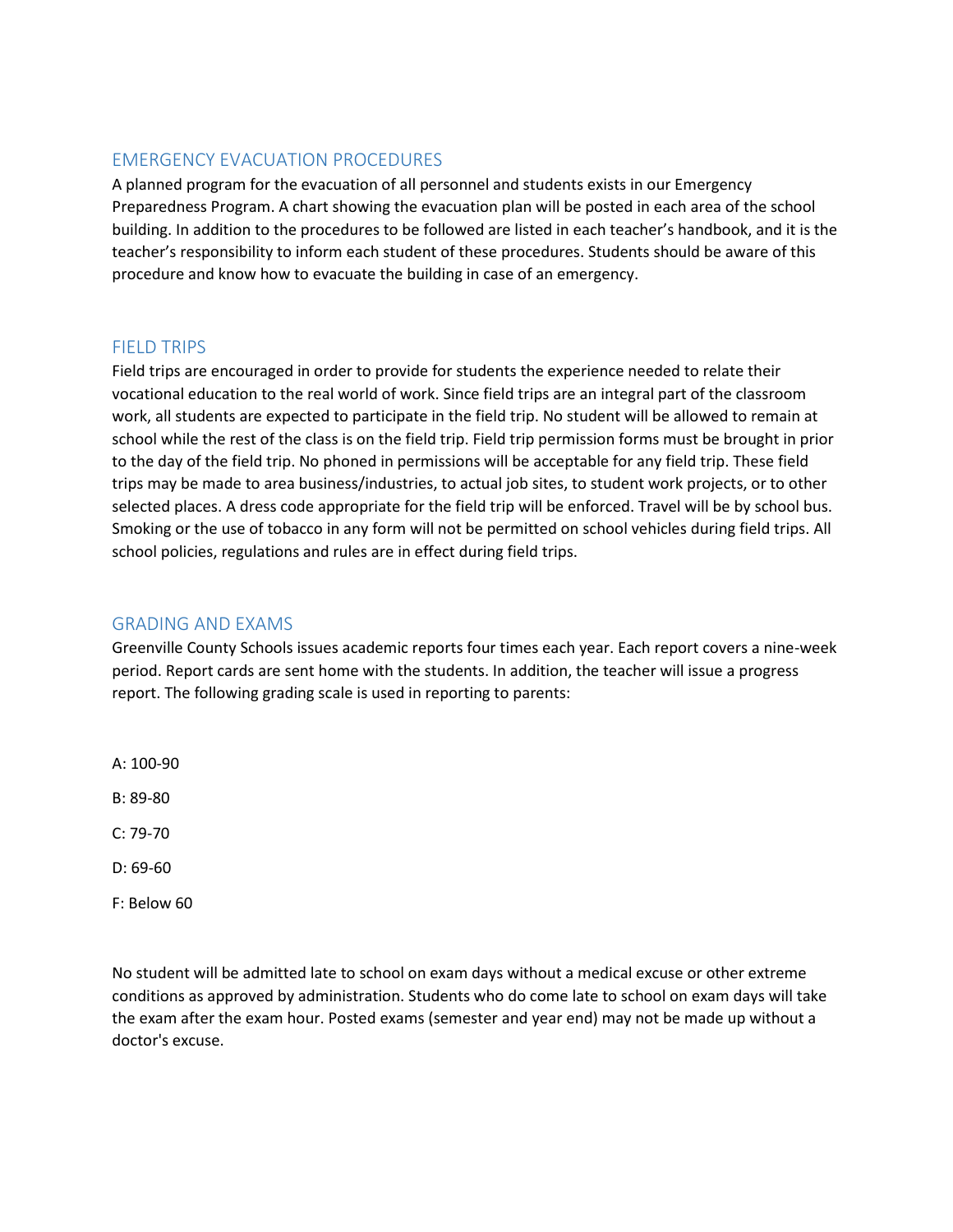# <span id="page-17-0"></span>HEALTH SERVICES

If a student becomes seriously ill or injured at school, he/she will report to the Main Office. No medication can be given to students. Students who are ill cannot be dismissed without verbal parent permission. Parents of students who are ill will be contacted. Students who are ill must either have someone pick them up or return to class.

### <span id="page-17-1"></span>ID BADGES

According to School District of Greenville County Board Policy, high school students must wear their feeder high school identification badge at all times on school property as long as it does not cause a safety concern. See the Receptionist in the front office for Temporary IDs

- Students must begin wearing ID badges
- Three free temporary IDs. After the third temporary ID is given the parents will be contacted.
- After the third, temporary IDs will cost \$1.00
- After fifth temporary ID a parent conference will be held and student will be assigned ISS or other disciplinary consequences.

#### <span id="page-17-2"></span>INJURIES

If you have an accident while at the center, report IMMEDIATELY to your teacher. He or she will administer first aid, send you to the office, file an accident report, and follow up to insure that proper care is taken of the injury. If you are insured under a plan other than the school plan, you should report the injury to your insurance company.

#### <span id="page-17-3"></span>**INSURANCE**

Every student enrolled at the center must be insured against accidental death or injury. All students will be asked to have their parents sign a form confirming insurance coverage. Insurance coverage under a parent's policy or school insurance coverage is required of all career center students. School insurance may be purchased at the home high school.

# <span id="page-17-4"></span>INTERNET USE POLICY

(District Student Acceptable Use Policy Agreement)

Greenville County Schools provides computer, network, e-mail, and Internet access to individuals as part of the learning environment. The use of these resources is a privilege and not a right. While these systems have the power to deliver a vast number of resources to classrooms and enhance education, their effectiveness depends on the responsible and ethical use by every individual. Violation of this administrative rule will result in the loss of this privilege and may result in discipline or litigation in accordance with board policy and state and federal law.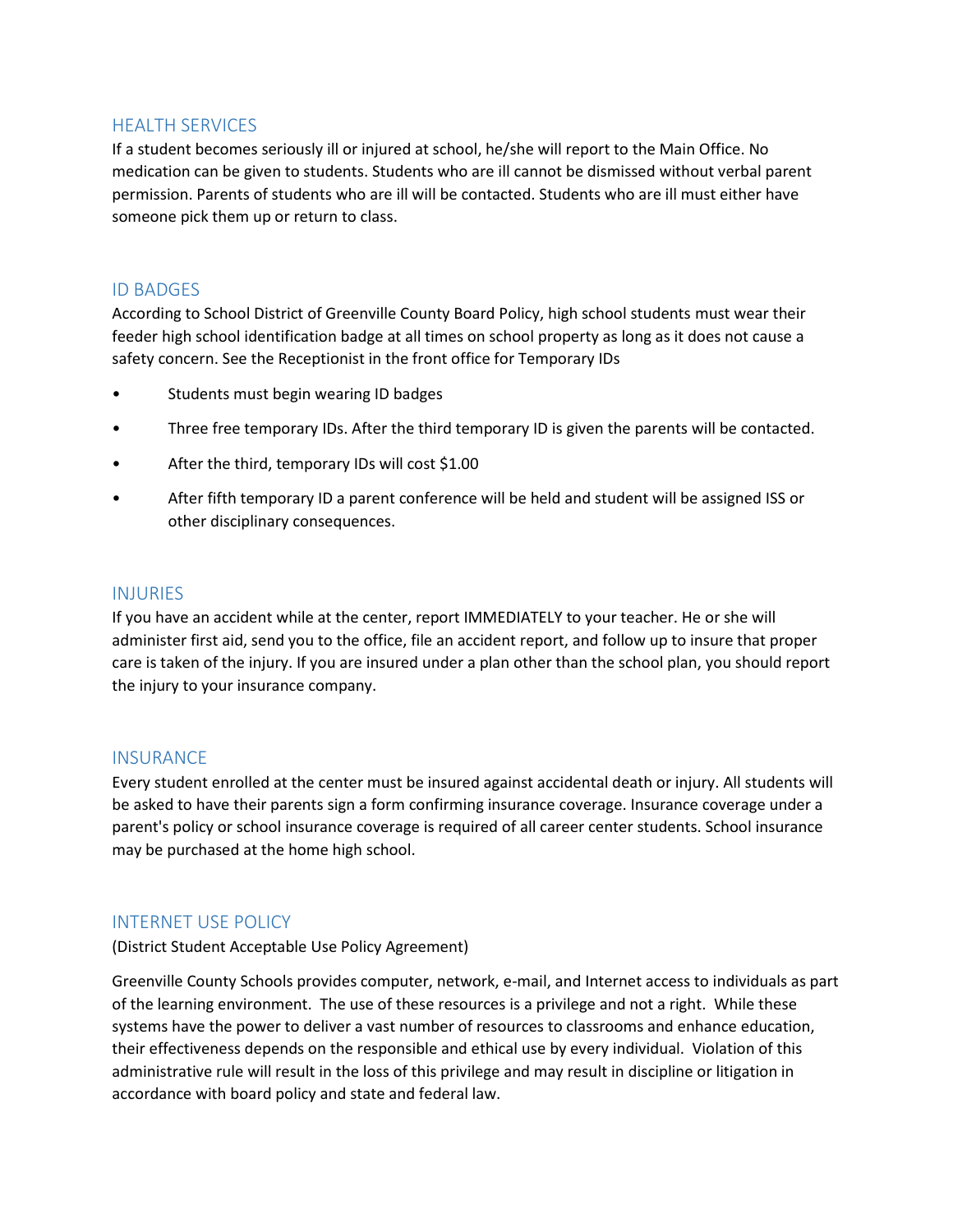#### I. Student Acceptable Use

This section is dedicated to provide GCS students with guidance of acceptable use of the district's information technology resources, including but not limited to:

1. The internet, intranet, e-mail, portal;

2. District assigned computing devices such as personal electronic devices, laptops, desktops and portable storage; and

3. The District's network and supporting systems and data transmitted by and stored on these systems.

A. Compliance with Copyright Laws

Students are to follow copyright laws at all times. Students should refer all questions regarding copyright concerns to administrators at their school.

#### B. Filtering and Monitoring Computer Resources

The District takes reasonable precautions by using filtering software to keep inappropriate Internet sites and e-mail out of the classroom. The District strongly adheres to the guidelines set forth by COPPA and CIPA when installing filtering/monitoring software devices on District equipment. The District does not supervise individual e-mail accounts.

1. The District reserves the right to review any e-mail sent or received using District equipment and email accounts.

2. Students must adhere to the behavior expectations while using technology and e-mail, including but not limited to those expectations contained in board policy. The District's Behavior Code is Board Policy JCDA.

3. Technology is constantly changing and evolving. Due to the nature of the Internet, online communications, and evolving technology, the District cannot ensure or guarantee the absolute safety of students during the use of technology, including email and the Internet. Parents and students should contact the school immediately with any concerns related to the use of technology.

C. Prohibited Uses of GCS Resources

The following uses of GCS computer resources by students are prohibited from:

1. The use of school computers for commercial purposes.

2. The use of obscene, bullying, profane, lewd, threatening, disrespectful, or gang related language or symbols.

3. The bypass or attempt to bypass any of the District's security or content filtering safeguards.

4. Allowing another person to use the computer under your District login.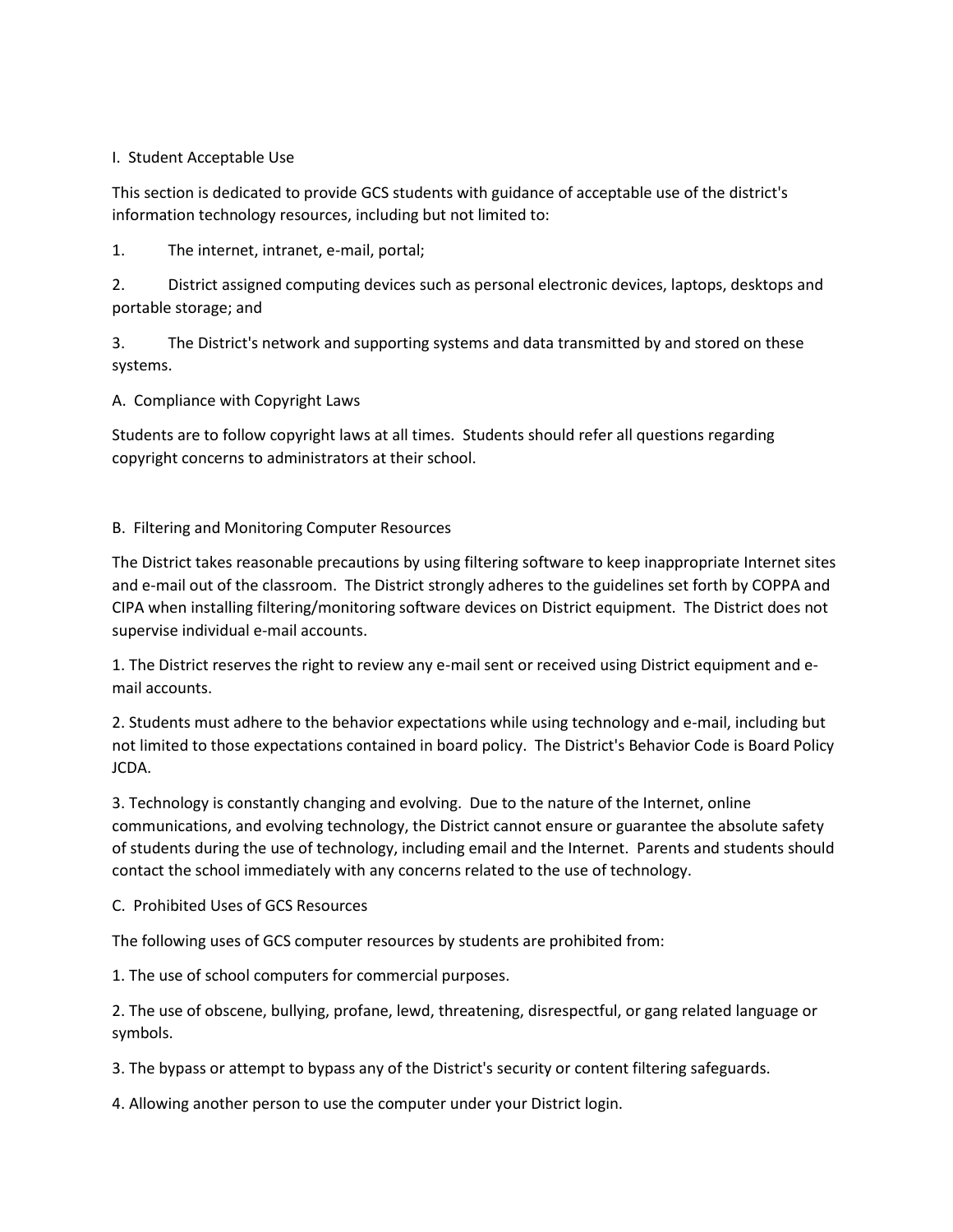5. Adding, modifying, repairing, reconfiguring or otherwise tampering with any device on the network infrastructure including, but not limited to: wireless network devices, computers, printers, servers, cabling, switches/hubs, routers, etc.

6. Unauthorized access, overloading, more commonly known as Distributed Denial of Service or Denial of Service, or use, or attempted unauthorized access or use of District information systems.

7. Destroying or tampering with any computer equipment or software.

8. The use of any "hacking tools" that can be used for "computer hacking", as defined in the South Carolina Computer Crime Act, may not be possessed on school property, on any District premise, or run or loaded on any District system.

9. The use of school computers for illegal activities including but not limited to planting viruses, hacking, or attempted unauthorized access to any system.

10. Violating any state for federal law or regulation, board policy or administrative rule.

Students, parents and guardians agree that GCS computer equipment must be handled with care and respect.

#### D. Consequences

Students who violate this administrative rule may be subject to disciplinary action including expulsion in accordance with board policy and state/federal law. Suspected criminal activity must be immediately reported to law enforcement.

# II. GCS Internet Safety and Other Terms of Use

#### A. General Access

In compliance with the Children's Internet Protection Act ("CIPA"), U.S.C. §254 (h), the District uses technological devices designed to filter and block the use of any of the District's computers with Internet access to retrieve or transmit any visual depictions that are categorized as obscene, child pornography, or "harmful to minors" as defined in the CIPA.

1. Though the District makes reasonable efforts to filter such Internet content, the District cannot warrant the effectiveness of its Internet filtering due to the dynamic nature of the Internet.

2. Users of a District computer with Internet access may request that the "technology protection measures" be temporarily disabled to conduct bona fide research for another lawful purpose. These requests should be made to ETS with the knowledge of that employee's supervisor.

#### B. Personal Safety

The following list is considered precautions taken by GCS to ensure the safety of students, staff and the public.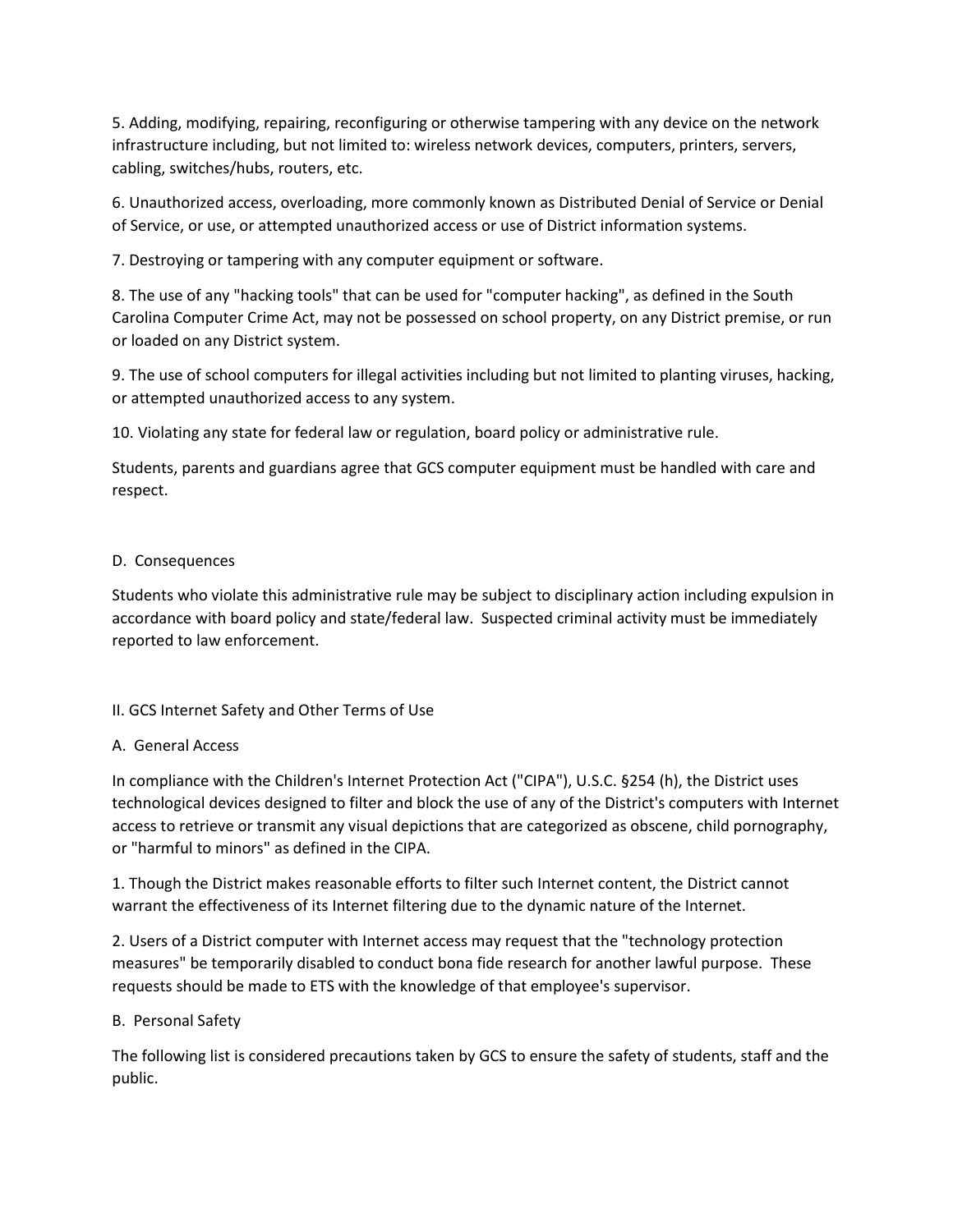1. Students will not post or email personal contact information about themselves or other people unless it is in conjunction with a specific teacher-approved assignment or approved college/career communication.

2. Students will not agree to meet with someone they have met online without their parent/guardian's approval.

3. Students will promptly disclose to an administrator, teacher, or other school employee any message they receive that is inappropriate or makes them feel uncomfortable.

#### D. Expectation of Privacy

Individuals should not have an expectation of privacy in the use of the District's email, systems, or equipment. The District may, for a legitimate reason, perform the following:

1. Obtain emails sent or received on District email.

2. Monitor an individual's use on the District's systems.

3. Confiscate and/or search District-owned software or equipment.

The District may confiscate and search personal electronic devices in accordance with New Jersey v. T.L.O. and applicable law.

A copy of the District's "Acceptable Use" agreement will be sent home with students from their home high school in its entirety. Students agree to the terms and conditions contained in this policy upon signing for the school handbook.

#### <span id="page-20-0"></span>LOST AND FOUND

Students who find articles are to turn them in to the main office. Items lost may be reclaimed upon proper identification

# <span id="page-20-1"></span>LEAVING CLASS

There are times that students must be in the halls during class time for various reasons. This should be kept to an absolute minimum. Whenever a student leaves any instructor's department during class time, he/she must have a hall pass in his/her possession. Students may not leave class to conduct personal business with students in another class. A student shall not enter a classroom or shop without the permission of the program's instructor

#### Breaks and Restrooms

• At the assigned time each class will be escorted to the break area and must stay with their class and return to class together.

- Students wishing to go to the restroom must sign in and out on the restroom sign out sheet.
- Any time a student is out of class they must have a signed pass in their possession.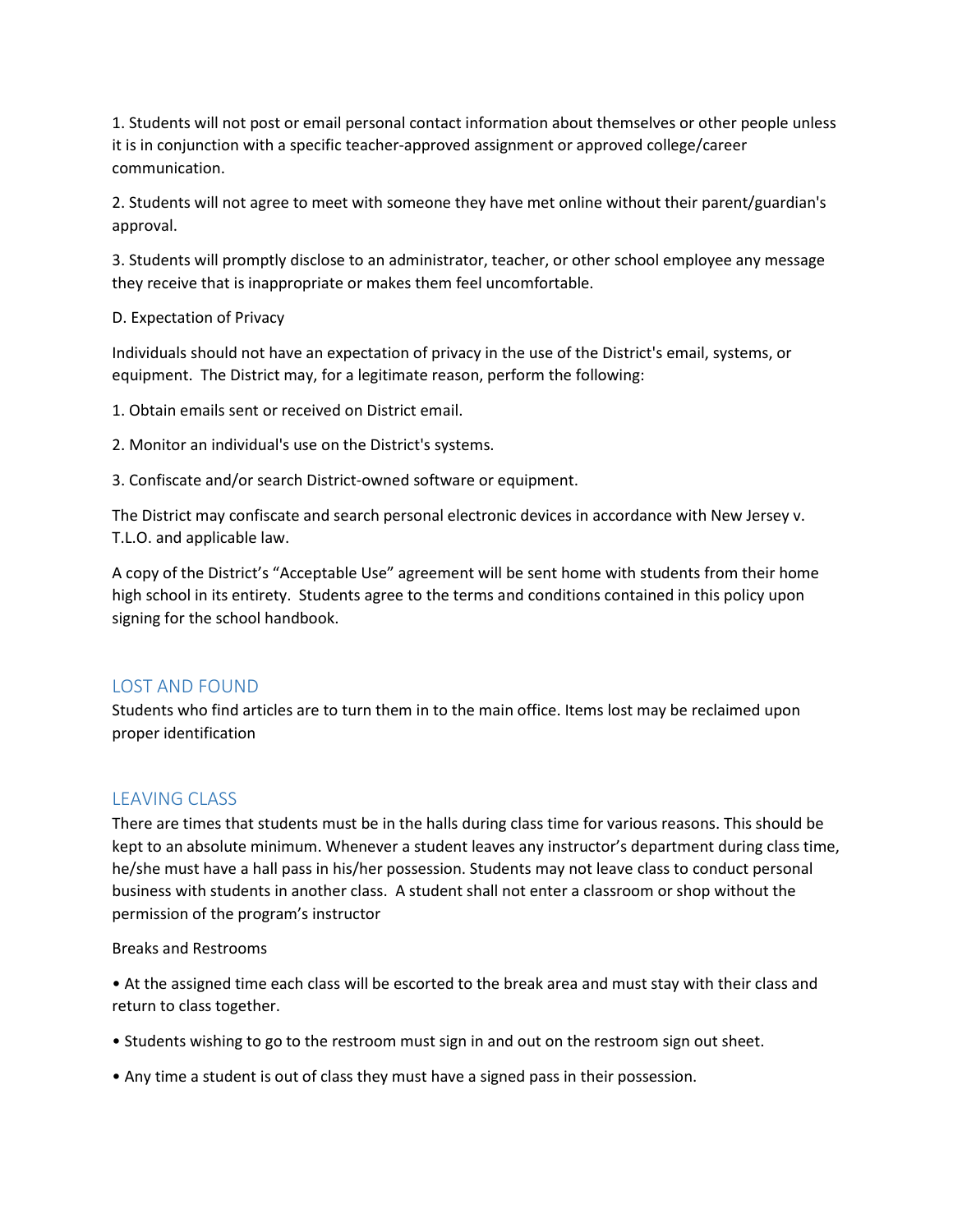# <span id="page-21-0"></span>**OFFICE**

The main office is a business office at all times; therefore, students are to remain outside the office area at all times and must have a signed pass from their teacher to come to the office.

# <span id="page-21-1"></span>OFF-LIMITS AREAS

The following are considered off-limits areas for students

- All parking lots during the school day. Permission must be obtained from the administration to enter parking lots during the school day.
- Faculty lounges, workrooms, and offices.
- Behind or the areas to each side of the school. No student vehicles are allowed to the side or back of the school beyond the gates, unless permission has been obtained from the Director. A printed pass must be displayed in the vehicle at all times if permission has been granted.
- All remote areas of the campus, including ball fields, are off limits to students.
- Students are not allowed to enter buildings prior to 8:30am with the exception of Cosmetology students, who are to report directly to the classroom upon arrival to school.

Note: When leaving the school, all students must exit the school using the front entrance.

# <span id="page-21-2"></span>PARKING/DRIVING/RIDING PRIVILEGES

Parking a student's vehicle at Enoree Career Center is a privilege. This privilege can be revoked at any time for unacceptable behavior. Administration has the right to search any vehicle on the school campus. Student parking is located in the front of Enoree Career Center. All student vehicles must be registered for a fee of \$20 and must display an ECC parking permit at all times. Student must provide proof of insurance, have a valid South Carolina driving license and provide an emergency number to contact their parent/guardian in order to register their vehicle. *Work-based learning students who only report to Enoree according to their job requirements are still required to have a parking permit when at Enoree. The cost for a WBL permit is \$10. All paperwork and requirements are the same as for a regular driver.*

Students who wish to only ride in a private vehicle with another student may apply for a "Riders Permit". To receive a "Rider's Permit" a student and their parent/guardian must complete a Riders Permit Form and the parent/guardian must be contacted to verify that the student has their permission to ride between their home high school and Enoree Career Center in a vehicle driven by another student. Cost of a "Rider's Permit" is \$5. Students will not take vehicles beyond the student parking lot without written permission from the office. Temporary parking permits are available to cover emergencies. Unregistered vehicles are subject to being towed and impounded. Students are responsible for all items in automobiles that they drive on to school property. Confiscation of tobacco, illegal drugs, unauthorized medications, alcohol, and weapons (including but not limited to knives and guns), whether in plain sight or discovered as a result of a search by school or law enforcement officials, will result in a recommendation of expulsion for the student. Cars without parking permits may be booted.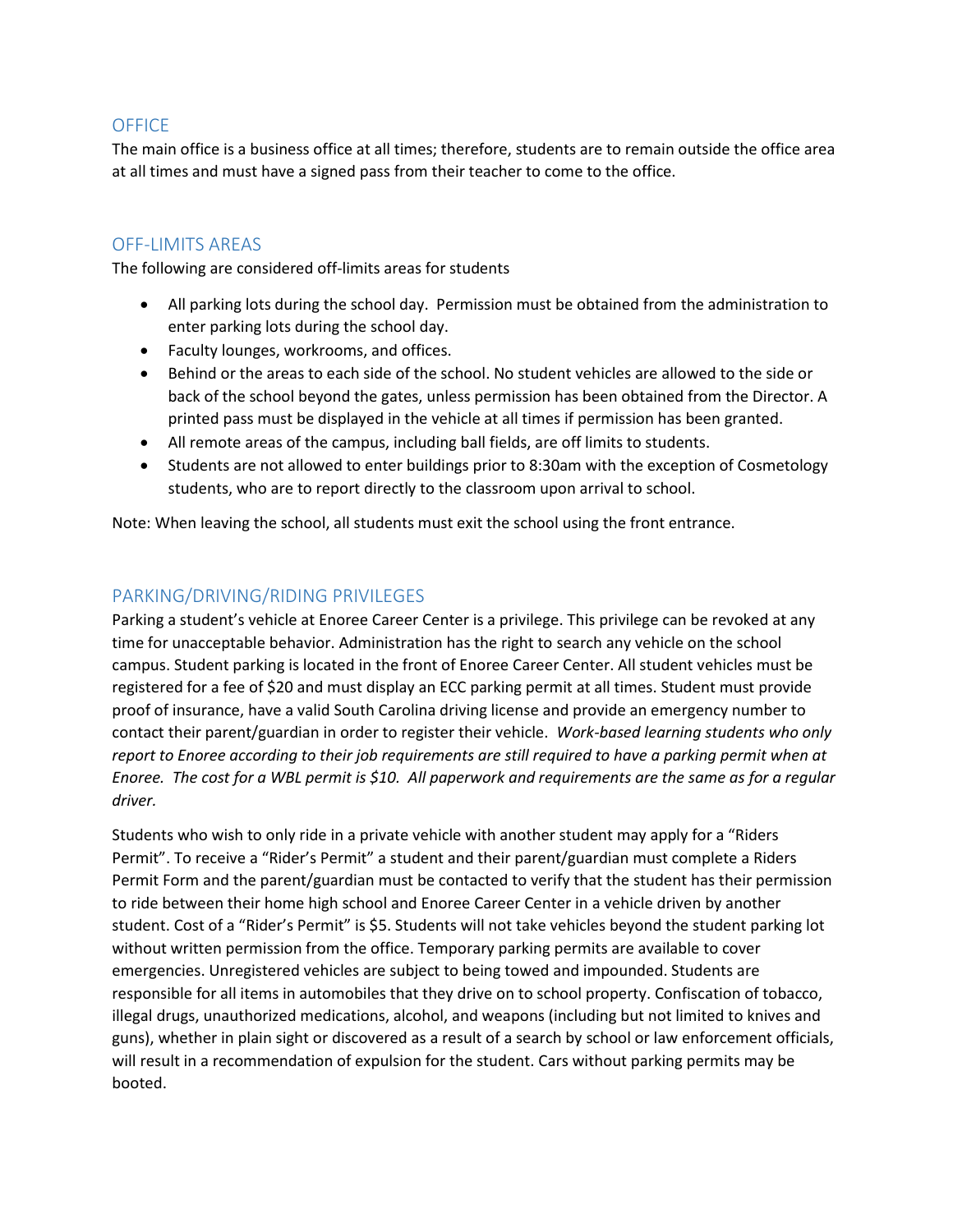#### Parking instructions

1. Drivers/Riders privileges will be validated on student ID cards. Students must keep their ID cards in their possession at ALL times when in private vehicles and present during periodic permit checks by Enoree Career Center Staff.

2. Display Enoree Parking Sticker on the lower front windshield of the driver's side.

3. Permitted drivers who must temporarily drive an alternate car to school must report the change to the main office and obtain a temporary parking pass.

4. No passengers on motorcycles or in bed of pickups.

5. Abide by all State and Local Traffic Laws and drive in a safe and courteous manner. Maximum speed limit on campus is 10 mph. Speed limit on Scalybark Road is 25 mph.

6. Report to class immediately upon arrival. No loitering in student parking area.

7. Once on campus, students may not leave campus unless they sign out in front office.

8. Place trash, food, drinks, and etc. in the trash receptacles or leave in vehicle.

9. Excessively loud music is not allowed anywhere on campus.

10. No student vehicles are allowed to the side or back of the school beyond the gates, unless permission has been obtained from the Director. A printed pass must be displayed in the vehicle at all times if permission has been granted.

11. Abide by School Discipline Codes and by State and District Policies concerning tobacco, drugs, and alcohol.

12. Park vehicle in student parking area in a manner for orderly departure after class. Back into spaces at curbs and park to pull forward from center spaces.

13. Yield to buses, buses have right of way.

14. Arrive to Enoree Career and Technology Center and park in time to be in class when the bell rings. Students who arrive on campus after the bell rings as well as those walking to the building or in hallway when bell rings must report to the office for tardy pass to class.

15. Accept consequences for excessive unexcused tardies due to vehicle mechanical failure, stopping for gas, oversleeping, traffic delays, waiting for driver to arrive, etc. NOTE: Excessive tardies will result in consequences, including ISS and/or the loss of driver/rider privileges. (See tardy policy)

16. Walk at all times from parking area to building and vice versa.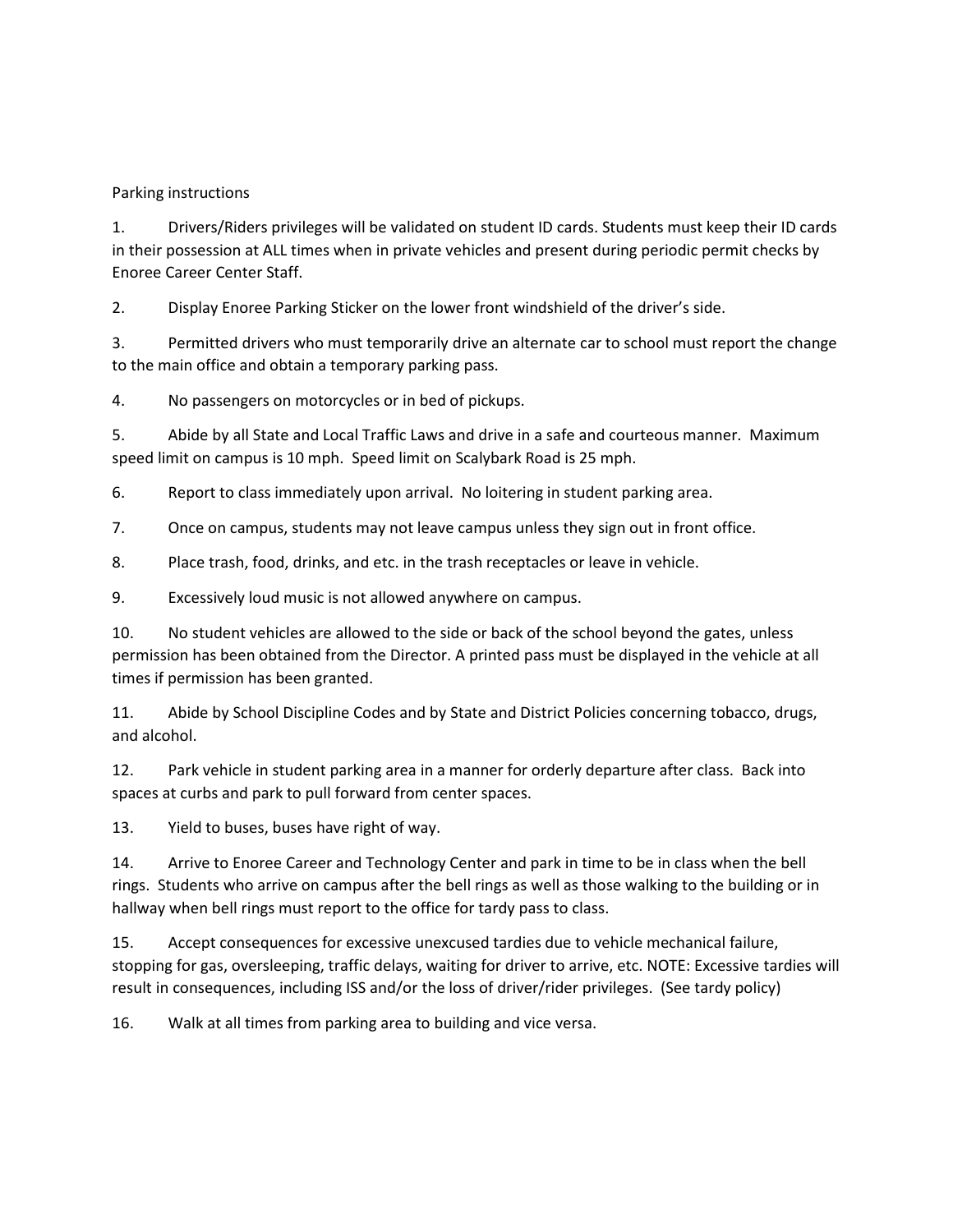Passengers will not be permitted to ride with another student unless they have a Riders Permit. Students with rider permits are not allowed to drive. Students and passengers driving or riding to Enoree from their home school are to come directly to campus. Unscheduled stops are not permitted. Students who drive to the career center in the afternoon should not return to their home high school at the end of the day without prior permission.

The student and the parent/guardian understand that Greenville County Schools will not be responsible for any accident, vandalism, or stolen property that may occur in the operation of an automobile by the student.

If these regulations are violated, the approved permit may be suspended or revoked by a written notice to the student and the parent/guardian. The revocation maybe made by either the high school or the career center administration. Violation of a revoked permit may result in suspension and possible expulsion. There will be no refunds for parking permits. Students are not allowed to return to the parking lot during class without permission from the office.

# <span id="page-23-0"></span>PHOTOGRAPHS AND VIDEO POLICY

Enoree Career Center takes photographs/videos for the purpose of making promotional displays, brochures, or multimedia presentations. Some of these pictures may be used in newspaper articles, television productions, annuals at the home high school, in web pages, or other publications created by Enoree Career Center. A parent/guardian signature on the Student Locator Card grants the parent/guardian's permission for all photographs/videos taken during the school year.

# <span id="page-23-1"></span>PROFANITY FREE ZONE

Schools and other school system locations are profanity free zones. Obscene, vulgar, and profane expressions of any kind are prohibited. Any student using profanity while on school system property, attending a school-sponsored or representing the school or school system will face appropriate disciplinary action as outlined by the Code of Conduct.

# <span id="page-23-2"></span>SAFETY GLASSES

According to the South Carolina Code 59-1-390 in reference to protective eye devices, students are required to wear protective eye devices at all times while they are in the shop/lab. This law applies to every pupil and teacher in any public school participating in a vocational shop or laboratory involving use of or exposed to:

- Hot molten metals
- Milling sawing, turning, shaping, cutting, or stamping of any solid materials
- Heat treatment, tempering, or kiln firing of any metal or other materials
- Gas or electric arc welding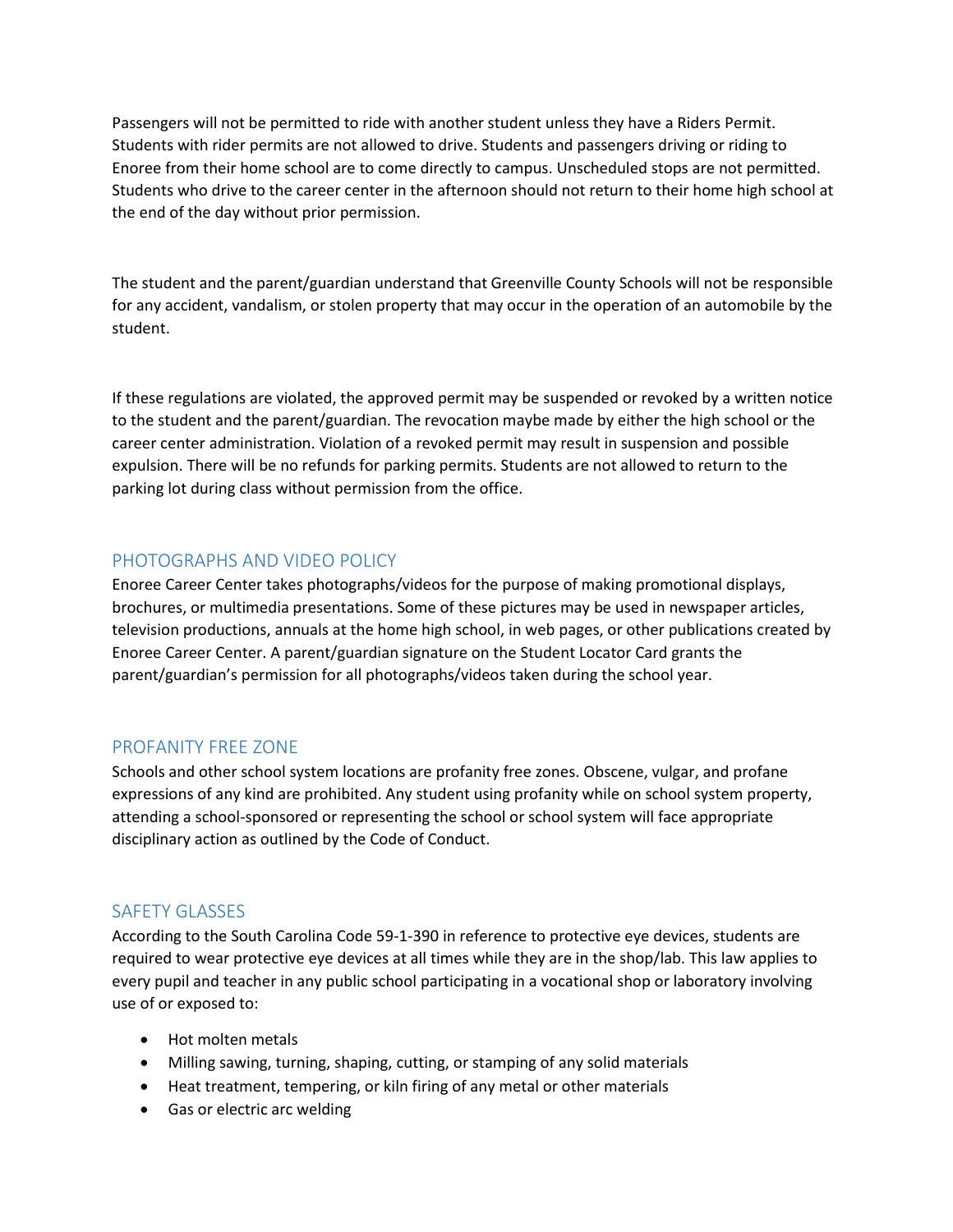- Repair or servicing of any vehicle
- Caustic or explosive materials

Students will become very familiar with this law and its importance to laboratory safety. The wearing of protective eye devices is required during shop/lab activities at Enoree Career and Technology Center. Parents are requested to impress upon your son/daughter the importance of wearing protective eye devices.

The initial pair of eye protection glasses shall be paid for through the regular course fees. Replacement of eye protection due to loss or damage shall be at the student's expense. The cost of replacement eye protection glasses will be \$4.00.

# <span id="page-24-0"></span>SCHOOL BUS REGULATIONS

1. Students are to be on time to the bus stop. Buses are not to wait.

2. Students must be seated while the bus is moving.

3. Students must not throw things out of the windows nor extend any part of their body out of the window.

4. Students are not to smoke, drink, eat, bring radios or CD's, or use profanity while on the bus.

5. Students should not be so loud as to distract the driver and possibly cause an unsafe driving condition.

6. Students must not talk to the driver while the bus is moving except in an emergency.

7. The emergency exit is to be used only in an extreme emergency.

8. Students are to get off the bus as soon as it arrives at their school.

9. Students should not loiter or play on or around parked buses.

10. Students are not to switch from one bus to another without permission from an administrator or the supervisor of bus transportation.

11. Students must get off the bus at their regular bus stop, unless arrangements have been made with the bus supervisor or an administrator after contact with the parent.

12. Students shall occupy the seat assigned to them by the driver.

13. Students will reimburse the Department of Education for any vandalism done to their seat.

14. The administration has the authority to deny any student the privilege of riding a school bus for disciplinary infractions. When a director is notified about a problem, he can:

- First offense- Warning with the exception of smoking, fighting, or other serious offenses.
- Second offense One week suspension from riding the bus.

• Third offense - from two to three weeks suspension from riding the bus, but not less than two weeks.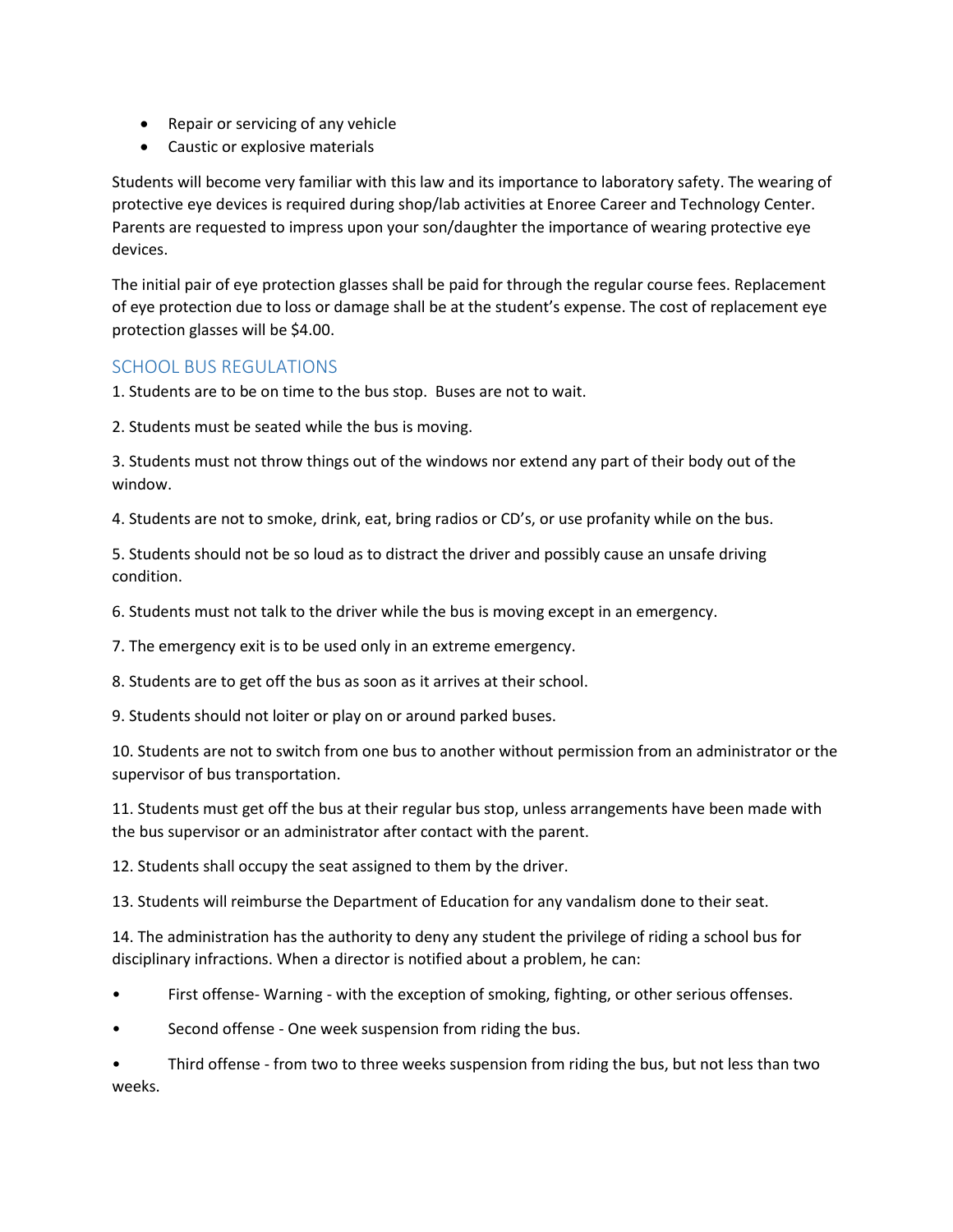• If after the third offense, a student's misconduct persists, he can be suspended from riding the bus for the remainder of the school year.

The administration will notify parents in writing, on the school bus discipline notice, of all complaints received and actions taken. The administration will continue this effort and join both parent and passengers to do their part in this very important responsibility of transporting students to and from school safely.

# <span id="page-25-0"></span>SEARCH AND SEIZURE

The school administration has the right to search a student's person and property (including the use of metal detectors, recorded video/audio, and drug dogs if deemed necessary) if there is a reasonable suspicion that drugs, weapons, dangerous or illegal or prohibited items, or stolen goods are likely to be found. (SC 59-63-1120) Lockers are school property and may be searched at any time by the administration and/or by a designee. Under SC law anyone who comes onto school grounds has been deemed to have consented to a search of their person and property.

# <span id="page-25-1"></span>SEX AND HANDICAP DISCRIMINATION

The School District of Greenville County does not discriminate in admission or access to, or treatment and employment in, any of its programs or activities on the basis of sex, handicap, or other unlawful criteria such as age, race, religion, or national origin. Complaints about discrimination on the basis of sex, handicap, or other unlawful criteria should be taken to the local building principal or immediate supervisor with the objective of resolving the matter informally. If a complaint cannot be resolved in this manner, established grievance procedures should be used. Student grievance procedures should be used. Student grievance procedures are set forth in District Rule JCE, and Employee grievance procedures are available in any principal's office.

# <span id="page-25-2"></span>Reporting Bullying, Discrimination, Harassment, Intimidation and Misconduct

The District is committed to fostering an environment that both promotes learning and prevents disruptions to the educational process. Accordingly, the District prohibits all forms of bullying, discrimination, harassment, or intimidation. As provided in Board Policy and Administrative Rule JCDAG, students and parents may file a report of bullying, discrimination, harassment, intimidation, or misconduct by other students, employees of the District, or third parties involved in the school setting.

All reports should be filed with the principal or his or her designee. Reports may also be filed by a student's parent. If the allegation is against the school's administration, the student or parent should file a report directly with the District's Parent Resource Representative. (See Policy JA for contact information). Anonymous reports may be made, but those reports must provide the District with adequate information in order to begin an investigation.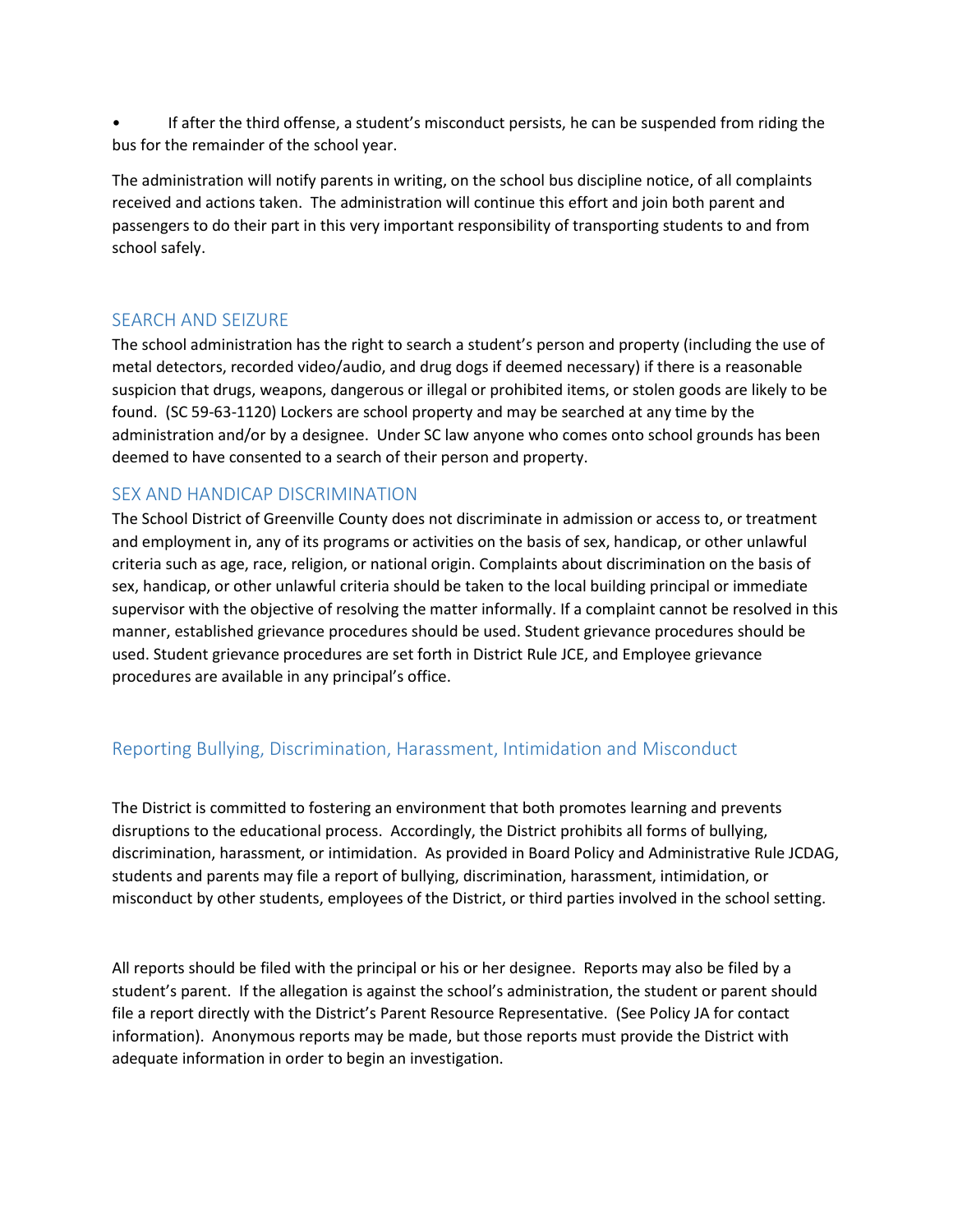Additionally, students and parents should immediately report any concerns related to employee interactions with students that are inconsistent with the requirements and expectations contained in Board Policy GBV. Concerns that should be immediately reported to a school's administration include potential mistreatment of students and other conduct by employees that could constitute inappropriate interaction or communication, including those sexual in nature.

Investigations and Consequences

Reports will be investigated promptly, thoroughly, and confidentially. The investigation shall include appropriate steps to determine what occurred and to take actions designed to end the harassment, intimidation, or bullying, and prevent such misconduct from reoccurring. The student and his/her parent shall be informed of the results of the investigation and shall be advised how to report any subsequent issues. Any discipline of students or staff shall remain confidential.

If the investigation determines that inappropriate conduct has occurred, the administration shall take reasonable, timely, age-appropriate, and effective corrective action. Examples of corrective action include, but are not limited to, disciplinary action against the aggressor, up to and including termination of an employee or expulsion of a student.

The District prohibits retaliation or reprisal in any form against a student or employee who has filed a report. The District also prohibits any person from falsely accusing another person.

#### Appeals

Notification of the outcome of the investigation will be issued in writing to the complainant and the complainant will be informed of the right to appeal. An appeal related to disability discrimination or harassment should be made to the District's 504 Coordinator. An appeal regarding color, race, or national origin should be made to the District's Title VI Coordinator. An appeal regarding sexual harassment, sexual misconduct, or gender discrimination should be made to the District's Title IX Coordinator. (See Policy JA for contact information). A complainant may then appeal the decision of the coordinator to the Superintendent or his or her designee.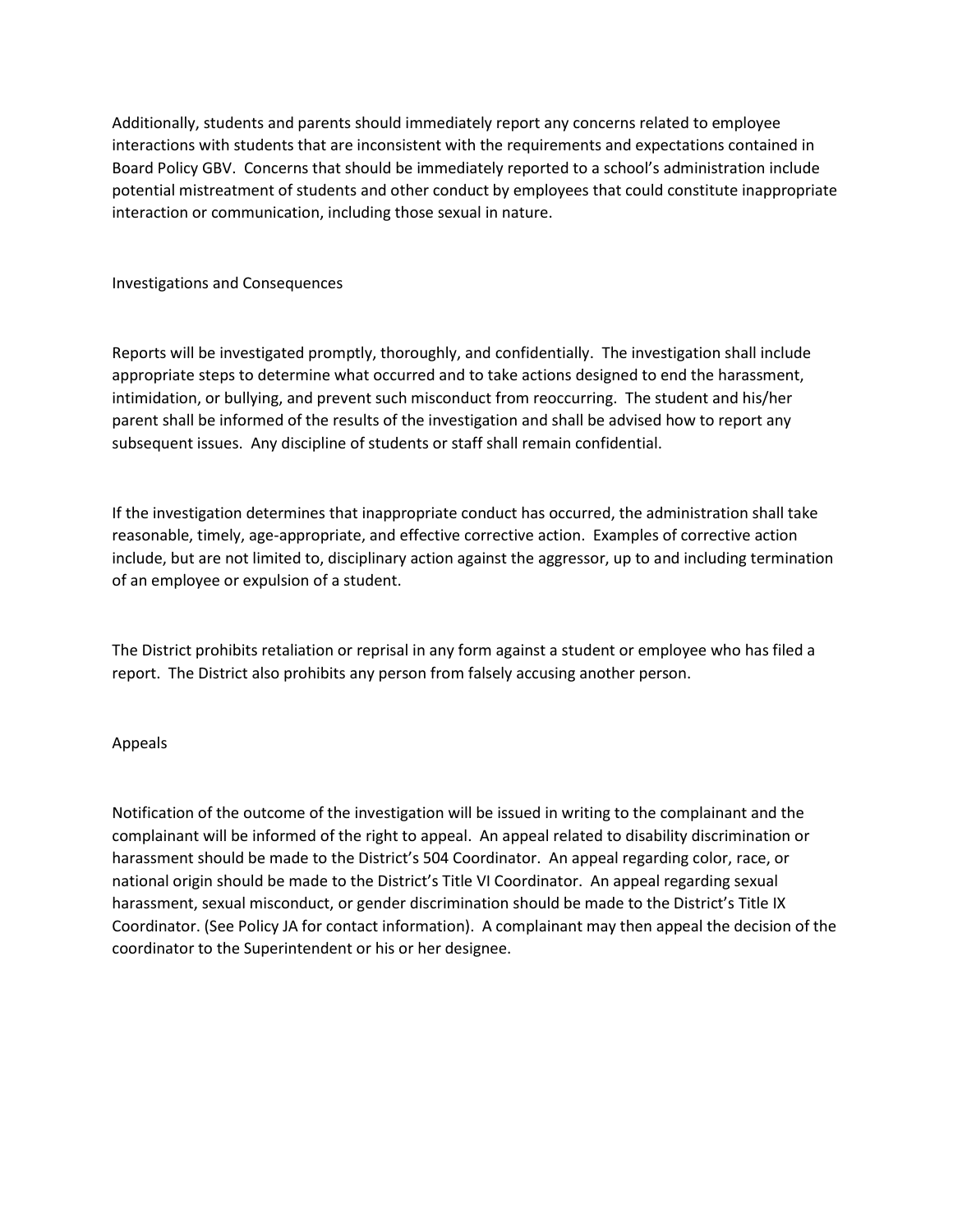A complete copy of the District's Policy, Administrative Rule, and report form referenced above can be located at http://www.boarddocs.com/sc/greenville/Board.nsf/Public#. You may also receive a copy of Policy JCDAG, Administrative Rule JCDAG, or the report form from your school upon request.

| <b>Book</b>   | <b>Policies</b>                                    |
|---------------|----------------------------------------------------|
| Section       | J - Students                                       |
| Title         | <b>Student Concerns, Complaints and Grievances</b> |
| Number        | JCDAG                                              |
| <b>Status</b> | <b>Active Legal</b>                                |
| Adopted       | December 19, 2006                                  |
| Last Revised  | December 13, 2011                                  |

The District Is committed to fostering an environment that both promotes learning and prevents disruptions in the educational process. While the District embraces students' legal rights and the principle of freedom of speech, these rights are not absolute. The District will strive to prevent student behavior including, but not limited to, unlawful student assemblage, acts of violence, and vandalism that Is disruptive to the school setting. In order to create and maintain an atmosphere that promotes learning and prevents disruption. The District has implemented the following procedures to address student concerns, complaints, and grievances.

#### I. Harassment. Intimidation or Bullying

As provided in the South Carolina Safe School Climate Act, the District prohibits acts of harassment, Intimidation or bullying of a student by another student or students, staff, or third parties that interferes with or disrupts a student's ability to learn and the school's responsibility to educate its students in a safe and orderly environment whether in a classroom, on school premises, on a school bus or other school-related vehicle, at an official school bus stop, at a school-sponsored activity or event, whether or not it is held on school premises, or at another program or function where the school is responsible for the student.

The District expects students to conduct themselves in an orderly, courteous, dignified and respectful manner. Students and employees have a responsibility to know and respect the policies, rules and regulations of the school and District

#### A. Definitions

"Harassment. Intimidation, or bullying" is defined as a gesture, an electronic communication, or a written, verbal, physical, or sexual act that a reasonable person should know will have the effect of: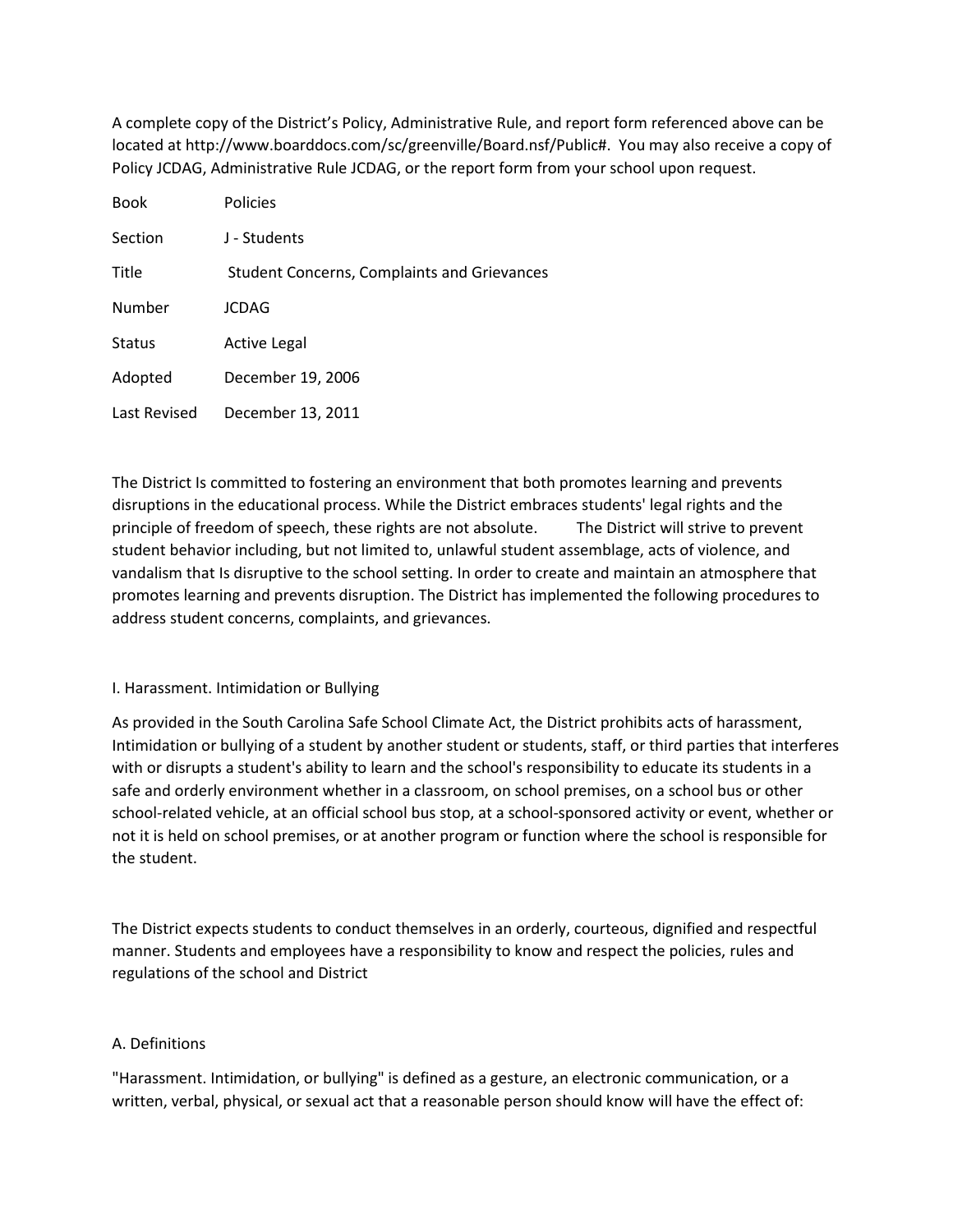a} harming a student, physically or emotionally, or damaging a student's property, or placing a student In reasonable fear of personal harm or damage to his property; or

b) insulting or demeaning a student or group of students in such a way as to cause substantial disruption In. or substantial Interference with, the orderly operation of the school.

#### B. Reporting

Any student who believes he/she has been subject to harassment, Intimidation, or bullying should file a complaint with the principal or his or her designee. Such a complair1t may also be filed by a student's parent. If an allegation of harassment, intimidation, or bullying is against the school's administration, the student or parent should file a complaint with the District's Parent Resource Representative. If an employee receives a complaint of harassment, Intimidation, or bullying or observes any behavior which could amount to harassment, intimidation, or bullying, the employee must transmit the complaint to the school's principal or other designated contact person as soon as practicable.

Although reports by students or employees may be made anonymously, formal disciplinary action may not be taken solely on the basis of an anonymous report.

The District will be responsible for ensuring that reasonable efforts are made to prevent public disclosure of the names of all parties involved in harassment, intimidation, or bullying allegations, except to the extent necessary to carry out an investigation and comply with statutory obligations.

# C. Investigations

All complaints will be investigated promptly, thoroughly, and confidentially. The investigation shall include appropriate steps to determine what occurred and to take actions reasonably calculated to end the harassment, intimidation, or bullying and prevent such misconduct from occurring again. The student and his/her parent(s) shall be informed that appropriate actions were taken and shall be advised how to report any subsequent problems. A student or his or her parent may request that the District's Parent Resource Representative review the Investigation and actions Implemented by the principal or his or her designee. The District's Parent Resource Representative will then review the complaint, Investigation, and actions taken by the school. The parent will then be notified in writing of the results of the review.

#### D. Consequences for Engaging in Harassment. Intimidation, or Bullying

If the Investigation determines that harassment, intimidation, or bullying has occurred, the administration shall take reasonable, timely, age-appropriate, and effective corrective action. Examples of corrective action Include, but are not limited to, disciplinary action against the aggressor, up to and including termination of an employee or expulsion of a student; special training or other interventions; apologies; dissemination of statements that the school does not tolerate harassment, Intimidation, or bullying; Independent reassessment of student work; and/or tutoring.

Individuals, including students, employees, parents, and volunteers, may also be referred to law enforcement officials. The District will take all other appropriate steps to correct or rectify the situation.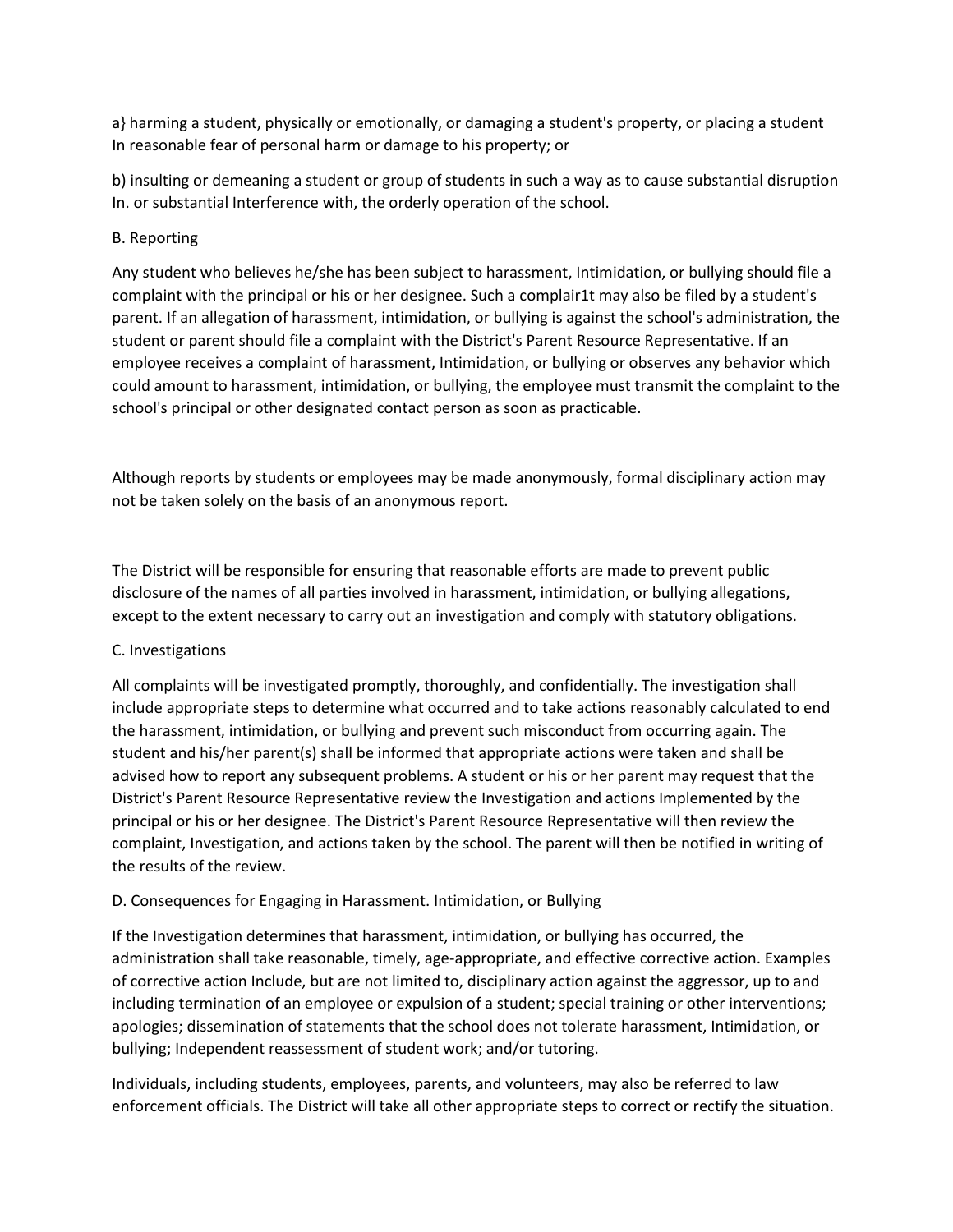#### II. Sexual Harassment. Title VI and Title IX complaints

A student who believes that he or she has been discriminated or harassed against on the basis of his or her gender, race, color, or national origin should file a complaint In accordance with the administrative rule that accompanies this policy.

The Board expects all students and District employees to conduct themselves in an appropriate manner and to respect other students, employees, volunteers, and third parties at all times. In this regard, the Board prohibits sexual harassment, all forms of sexual discrimination, and other inappropriate conduct of a sexual nature.

All students and employees must avoid any action or conduct which could be viewed as sexual harassment or inappropriate conduct of a sexual nature. This includes any action or conduct communicated or performed in person, in writing, or electronically through such means as a telephone, cell phone, computer, Blackberry, or other telecommunication device, and includes text messaging and instant messaging.

Sexual harassment of students consists of unwelcome (as determined based on the age of the student) sexual advances, requests for sexual favors and other verbal or physical conduct of a sexual nature when: {1} submission to such conduct is made either expressly or impliedly a condition of the student's participation in an educational program or activity; (2) submission to or rejection of such conduct by a student is used as the basis for any educational decisions affecting the student; or (3) such conduct has the purpose or effect of unreasonably interfering with the student's educational performance or creating an intimidating, hostile or offensive educational environment.

Any student who believes he/she has been subjected to sexual harassment by another student or an employee is encouraged to file a complaint In accordance with the administrative rule that accompanies this policy. A parent or guardian may also file a complaint on behalf of the student. All allegations will be investigated promptly and confidentially. Any employee or student who is found to have engaged in sexual harassment with a student will be subject to disciplinary action, up to and including a recommendation of termination or expulsion, and all other appropriate steps will be taken to correct or rectify the situation.

All employees must avoid any action toward or conduct with a student, which could be viewed as sexually inappropriate. Inappropriate conduct of a sexual nature will not be tolerated at any time. Inappropriate conduct of a sexual nature with a student occurs when an employee (1) makes a sexually suggestive advance toward a student, (2) makes a request for a sexual favor from a student, or (3) engages in a relationship of a sexual nature with a student.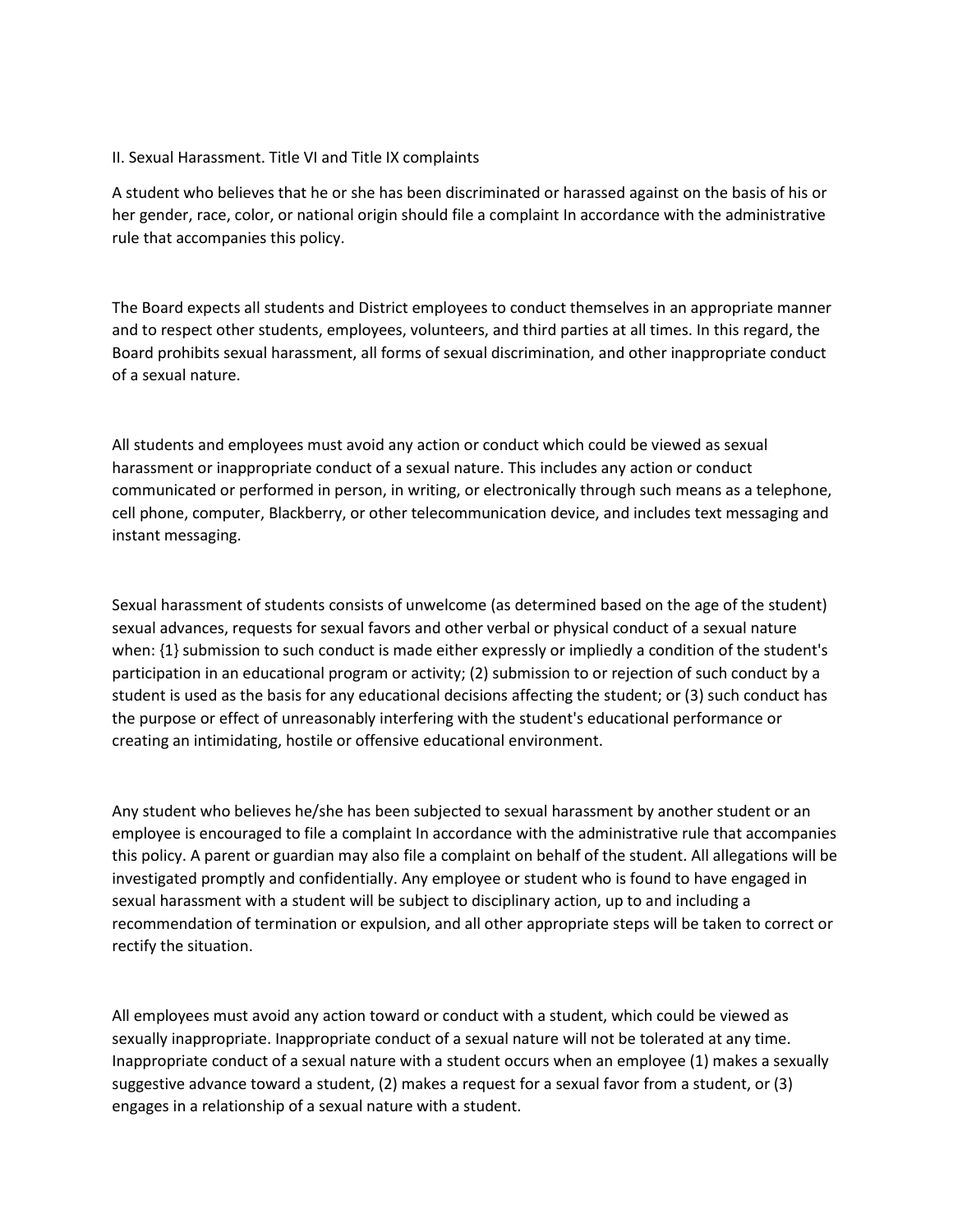Any student who believes an employee has directed inappropriate conduct of a sexual nature toward him/her is encouraged to file a complaint in accordance with the administrative rule that accompanies this policy. A parent may also file a complaint on behalf of his/her child. All allegations will be investigated promptly. Any employee who is found to have directed inappropriate conduct of a sexual nature towards a student will be subject to disciplinary action, up to and including a recommendation of dismissal and all other appropriate steps will be taken to correct or rectify the situation.

#### III. Section 504 Appeals and Complaints

All forms of disability discrimination, including disability harassment, are strictly prohibited. The District will not tolerate hostile or abusive treatment, derogatory remarks, acts of violence, or any other form of discrimination based upon an individual's disability. Any student who believes he/she has been subjected to disability discrimination or harassment is encouraged to file a complaint in accordance with the administrative rule that accompanies this policy.

If a parent/legal guardian disagrees with any action of the 504 Committee regarding the evaluation, identification or placement of a student, the parent/legal guardian has the right to appeal that decision in accordance with the administrative rule that accompanies this policy.

# IV. Other Violations of Student Legal Rights or District Policy

Students and parents are encouraged to resolve complaints and grievances at the school level. Accordingly, a teacher will provide any student or his or her parent/legal guardian the opportunity to discuss a decision or situation which the student considers unjust or unfair. If the incident remains unresolved, the student, his or her parent/legal guardian or the teacher may bring the matter to the principal's attention for consideration and action. If the matter is still unresolved after the procedure outlined above, the complaining party may bring the matter to the superintendent or his or her designee for consideration.

# V. Consequences for Retaliation or False Accusations

The District prohibits retaliation or reprisal in any form against a student or employee who has filed a complaint or report under this policy. The District also prohibits any person from falsely accusing another as a means of harassment, intimidation, or bullying. The consequences and appropriate remedial action for such conduct will be determined by the principal or his/her designee, and may range from positive behavioral interventions to disciplinary actions, up to and including suspension or expulsion for students and termination for employees.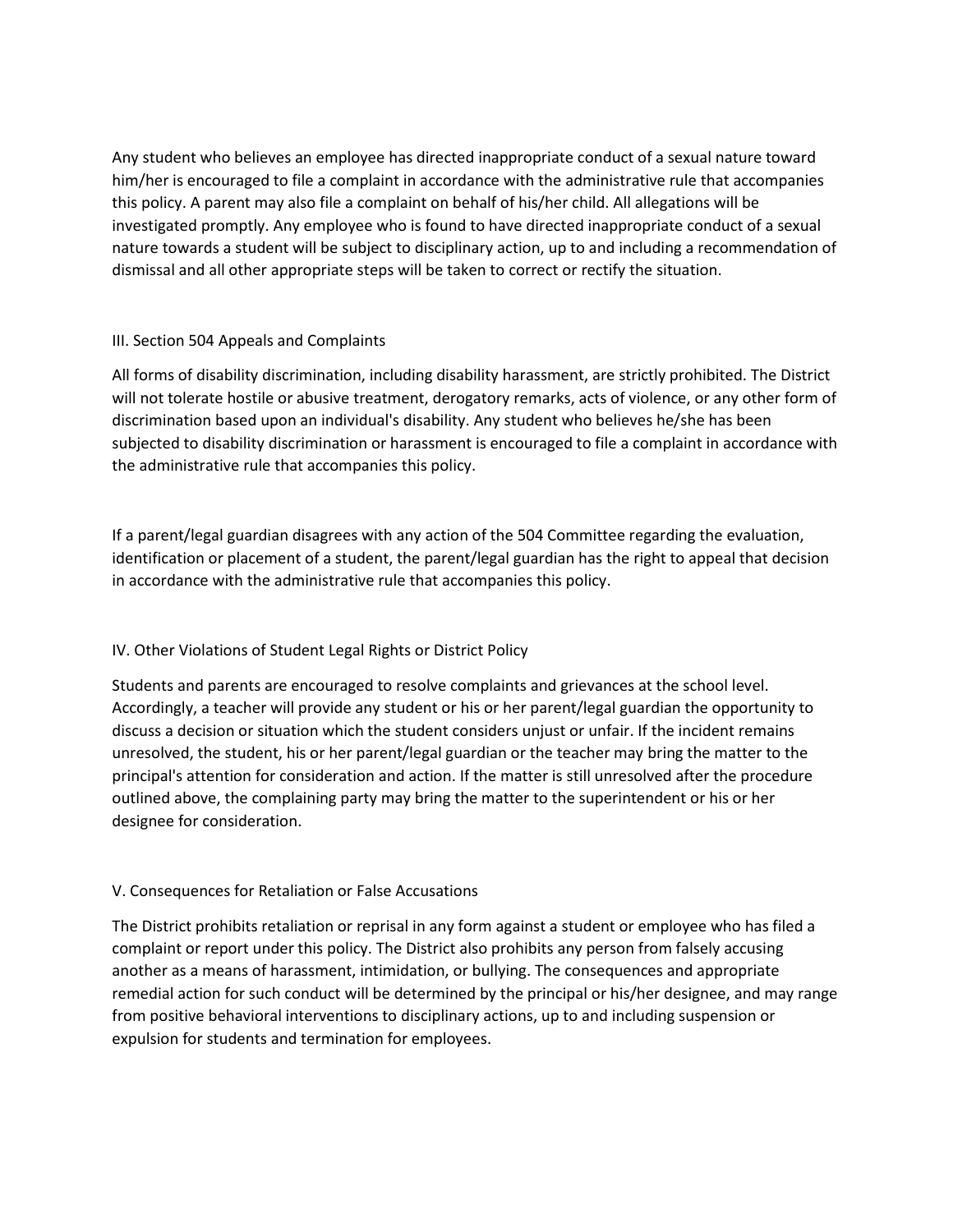#### VI. Notification and Distribution of District Expectations

This policy will be disseminated to all staff members, students, and parents/guardians annually. Information on these topics should be shared in an age-appropriate manner and may occur during student assemblies, in the classroom setting, or in group or individual sessions with a guidance counselor or school resource officer.

The superintendent will ensure that information regarding this policy is incorporated into the School District's training program and that volunteers who have frequent contact with students are likewise informed of the policy.

The superintendent may promulgate rules and procedures in furtherance of this policy.

#### Legal references:

A. S. C. Code, 1976, as amended:

1. Section 16-3-510 - Organizations and entitles revised.

2. Section 59-19-90 - General powers and duties of school trustees.

3. Sections 59.63-210 through 270 - Grounds for which trustees may expel, suspend or transfer pupils; petition for readmission; notices and parent conferences; expulsion for remainder of year and hearings; transfer of pupils; corporal punishment; regulation or prohibition of clubs or like activities.

4. Section 59-63-275 - Student hazing prohibited.

5. Section 59-67-240 - Other duties of bus driver; discipline of students for misconduct.

6. Section 59~63-110, et seq. - Safe School Climate Act.

B. State Board of Education Regulations:

1. R43-279 - Minimum standards of student conduct and disciplinary enforcement procedures to be implemented by local school Districts.

# <span id="page-31-0"></span>SEXUAL HARRASSMENT

(Summary of Policy JCA of District Board Policy)

All students and employees must avoid any action or conduct that could be viewed as sexual harassment or inappropriate conduct of a sexual nature. This includes any action or conduct communicated or performed in person, in writing or electronically. Sexual harassment or inappropriate conduct of a sexual nature directed at students, either male or female, by District employees, other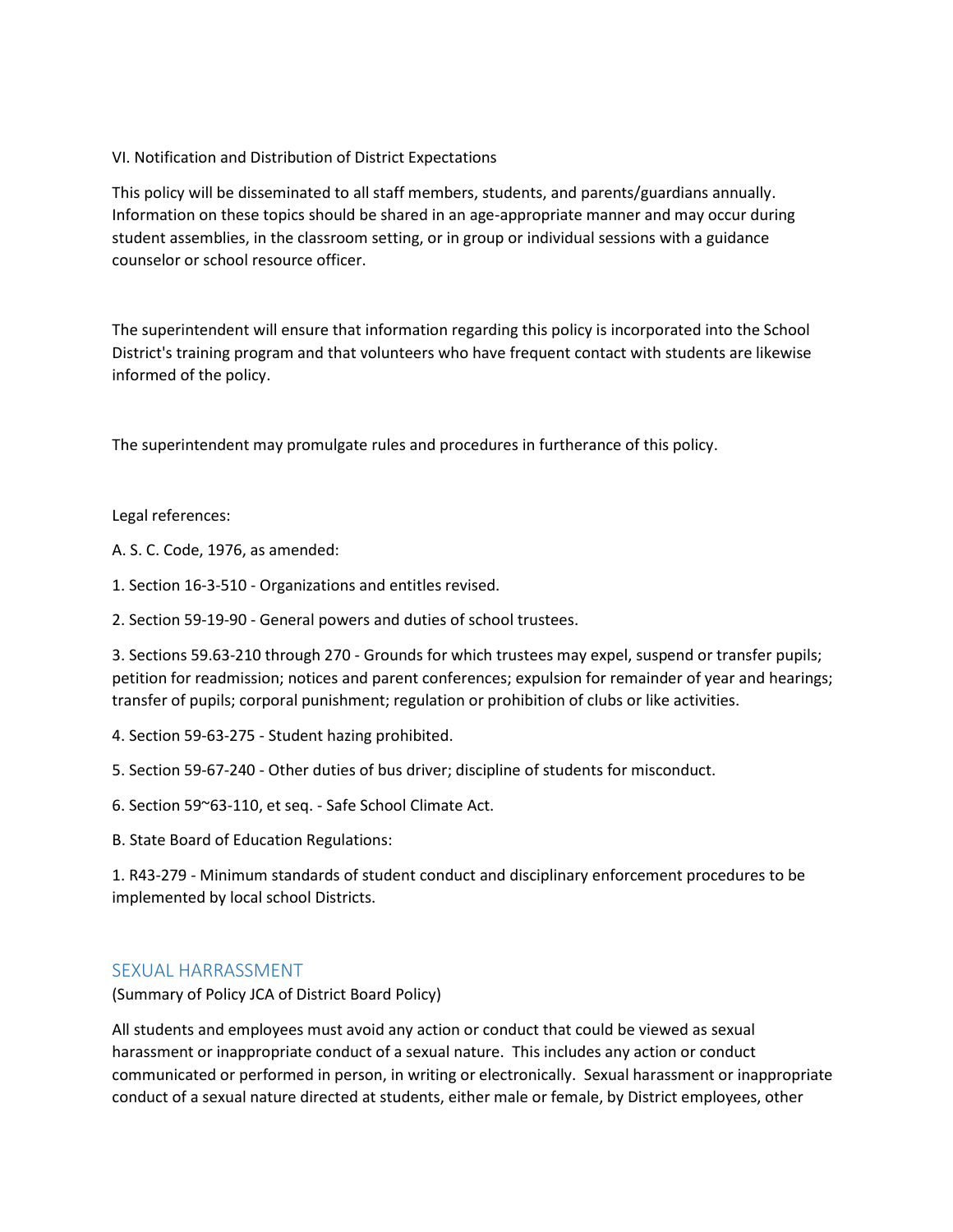students, volunteers or third parties associated with schools is strictly prohibited. Such conduct is considered a violation that is disorderly, disruptive, and/or criminal in nature and will not be tolerated. Any employee who engages in such conduct may be subject to disciplinary action, up to and including a recommendation for termination. A student who engages in such conduct may be disciplined up to and including expulsion.

Any student who believes he/she has been subjected to sexual harassment or inappropriate conduct of a sexual nature by an employee, another student, a volunteer, or a third party, is encouraged to file a complaint in accordance with JCA/JCA-R. A parent may also file a complaint on behalf of his/her child. Students will not be subject to retaliation or reprisal for having filed a complaint.

# <span id="page-32-0"></span>STUDENT DRESS AND APPEARANCE

The primary objective of Greenville County Schools is to provide a world class instructional program and learning opportunity for every student. The personal appearance of every student is an important component of establishing a safe environment for optimal learning and respect for one another.

Students are expected to dress in an appropriate manner while on Greenville County School property or representing the school. Personal appearance shall be such that it does not disrupt student work or school order, become distractive to other students, or violate health and safety guidelines.

Greenville County School District establishes the following requirements for school dress code policies for students:

• Clothing and/or hair should not be so extreme or inappropriate to the school setting as to disrupt the education process. Therefore, clothing deemed distracting, revealing, overly suggestive or otherwise disruptive will not be permitted.

- Wearing accessories or clothing that could pose a safety threat to oneself or others is not allowed.
- Hats and sunglasses may not be worn in the building.
- Attire must not evidence membership or affiliation with a "gang" in any negative sense of the term.
- Proper shoes must be worn at all times.
- Attire must not be immodest, obscene, profane, lewd, vulgar, indecent or offensive.
- Clothing that inappropriately exposes body parts is not permitted. Students shall not expose undergarments.

• Pants must be worn at the natural waistline and undergarments are not to be visible. Pants and slacks must not bag, sag, or drag.

• No clothing, jewelry, or tattoos are permitted that display profanity, suggestive phrases, or advertisements for, or messages or pictures depicting or suggesting alcohol, tobacco, drugs, or sex.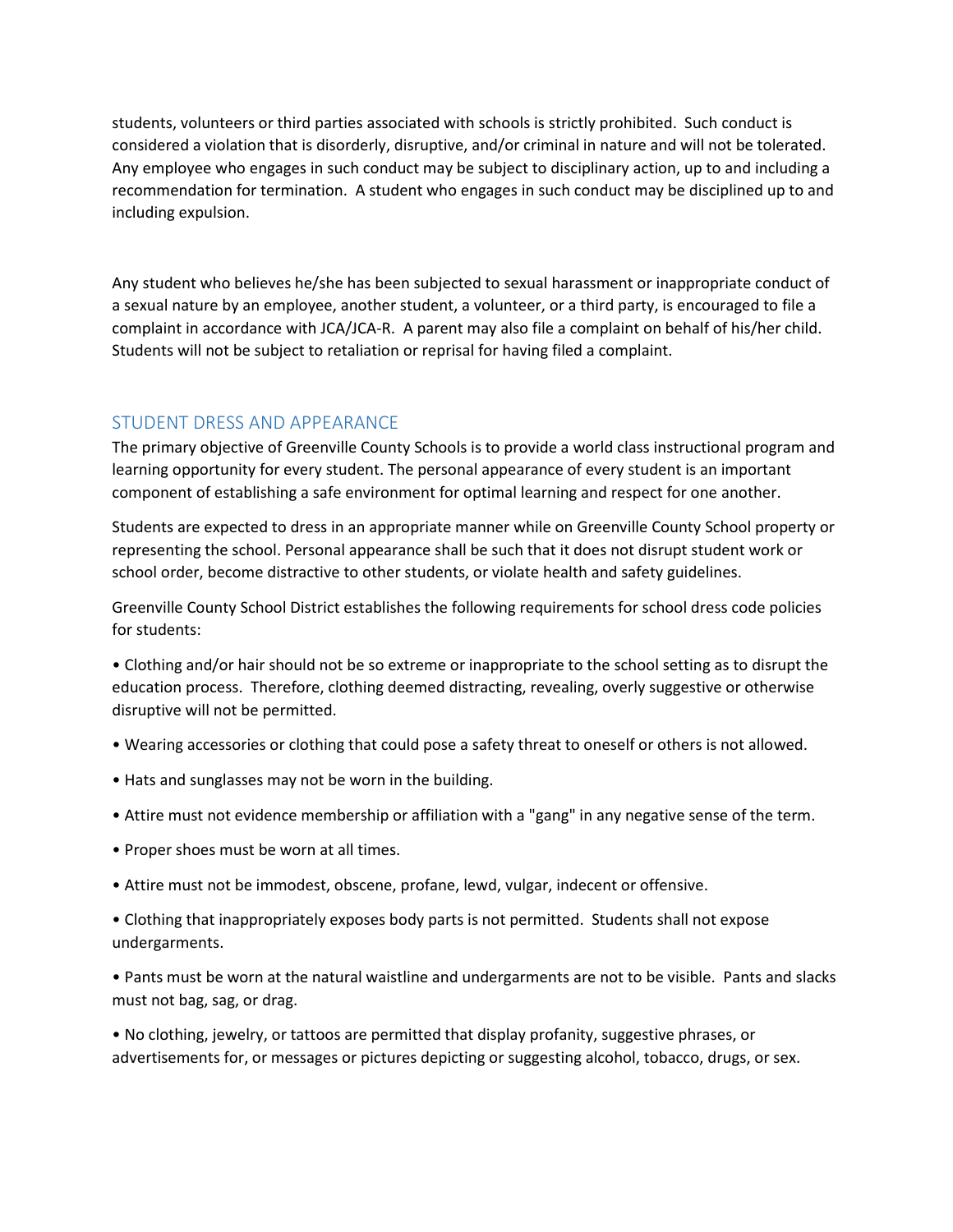The administration will make the final judgment on the appropriateness of clothing and/or appearance and reserves the right to prohibit students from wearing any articles of clothing or other items which lead to or may foreseeably result in the disruption of or interference with the school environment. In the event the administration determines a student's dress is inappropriate for school in accordance with this policy, the administration will either require the student to change or will inform the student not to wear the garment to school again. Repeated violations of the dress code will be treated as disruptive behavior in violation of the District's Behavior Code.

The director has authority from the School Board to determine when dress or appearance does not meet school standards, and may send students home or apply punishment for failure to follow school rules. The administration reserves the right to make judgment on the appropriateness of student dress and that decision is final. Any student who comes to school improperly dressed will not be allowed to attend class and class time missed will be unexcused. The student will be expected to change the mode of dress prior to returning to class.

# <span id="page-33-0"></span>STUDENT ORGANIZATIONS AND HONORS

National Technical Honor Society: Students who meet the following criteria are eligible for induction Enoree Career and Technology Center chapter of the National Technical Honor Society:

- Be on track to receive "completer" status as outlined by the SC Department of Education
- Have at least a 3.5 overall grade point average
- Have a 90 or above average in coursework attempted at Enoree Career and Technology Center
- Receive the recommendation of an Enoree Career and Technology Center faculty member

Recommendations are made during the spring semester of each school year.

Career and Technology Program Completers: Students who have completed a concentrated program identified by the SC Department of Education will be recognized at a district-wide CTE Completers Ceremony held at a central location just prior to graduation.

Technical Competitions: Each year Enoree students compete against students from other schools and organization chapters at the district, state, and national levels. These competitions include, but are not limited to, SkillsUSA, Culinary Arts, and other industry-sponsored events. Competitors are chosen by their teachers based on class performance.

# <span id="page-33-1"></span>STUDENT SPEAKERS

Student Speakers at School-Sponsored Activities

The School District of Greenville County is committed to maintaining an educational environment in which students of all backgrounds, beliefs and religions are welcome and treated with equal dignity and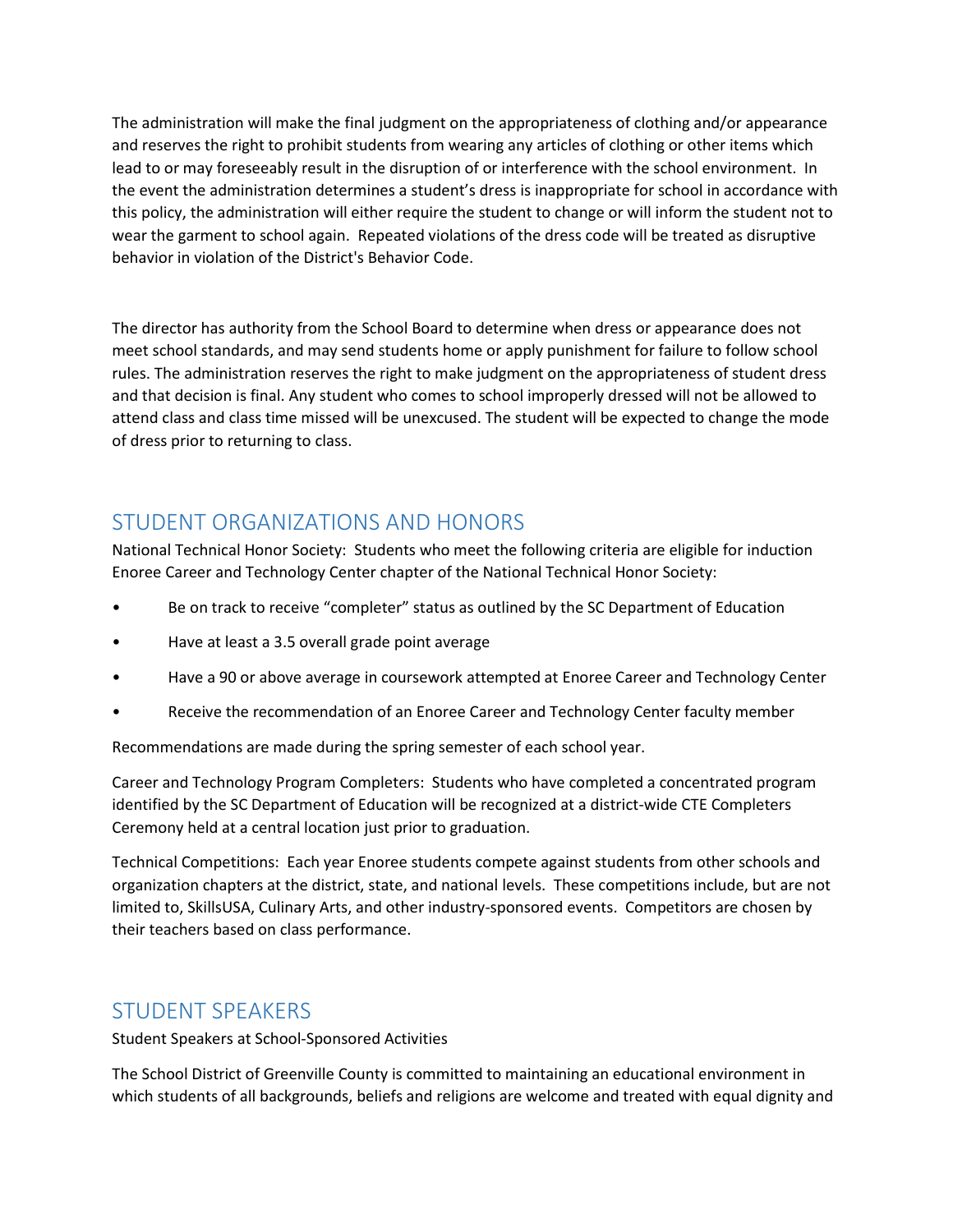respect. The District will neither advance nor inhibit religion. In accord with the United States Constitution, the District protects private expression, including religious expression, by individual students as long as that expression does not create a disruption to or interfere with the educational environment.

Student speakers at school-sponsored activities, including graduations, may not be selected on a basis that either favors or disfavors religious speech. Where student speakers are selected on the basis of genuinely neutral, evenhanded criteria and retain primary control over the content of their expression, that expression is not attributable to the school and therefore may not be restricted because of its religious or secular content. In contrast, where school officials determine or substantially control the content of what is expressed, such speech is attributable to the school and may not include prayer or religious content. A school, however, may prevent or remove a speaker if the content of their speech is obscene, contrary to the District's behavior code or substantially disruptive to the school environment.

For a comprehensive overview of student's rights, please review the U.S. Department of Education's guidelines on religious expression in public schools at: https://ed.gov/policy/gen/guid/religionandschools/index.html

# <span id="page-34-0"></span>STUDENT PICK UP AND DROP OFF

For safety and supervision purposes students are to be picked up and dropped off in the front of the school only. Students may not be dropped off or picked up in the back or side of the school or in the student parking lot.

# <span id="page-34-1"></span>STUDENT RECORDS

A student and his parent have a federal statutory right to review all official school related records, files, and data directly related to the student. Records will be made available to parents and students within a reasonable amount of time from the time of the request. Should the parent or the student dispute the accuracy or believe that the student's rights have been violated; the parent is to be provided a hearing to challenge the disputed information. Students eighteen (18) or older may have access to their records without parental permission.

# <span id="page-34-2"></span>TELEPHONE USE

Students will not be permitted to use instructors' telephones. In case of sickness or an emergency, students should be sent to the Receptionist in the front office. Instructors are to determine if a student's request for a call to be made is an emergency situation prior to sending to the office. Cell phones may be used before school, after school, at your designated break time only, and during instruction when approved and supervised by the teacher. If cell phones are used in any other circumstance, the student will be subject to disciplinary action according to district/board policy.

# <span id="page-34-3"></span>VIDEO SURVEILLANCE

Video Surveillance is in use and is subject to monitoring at all times.